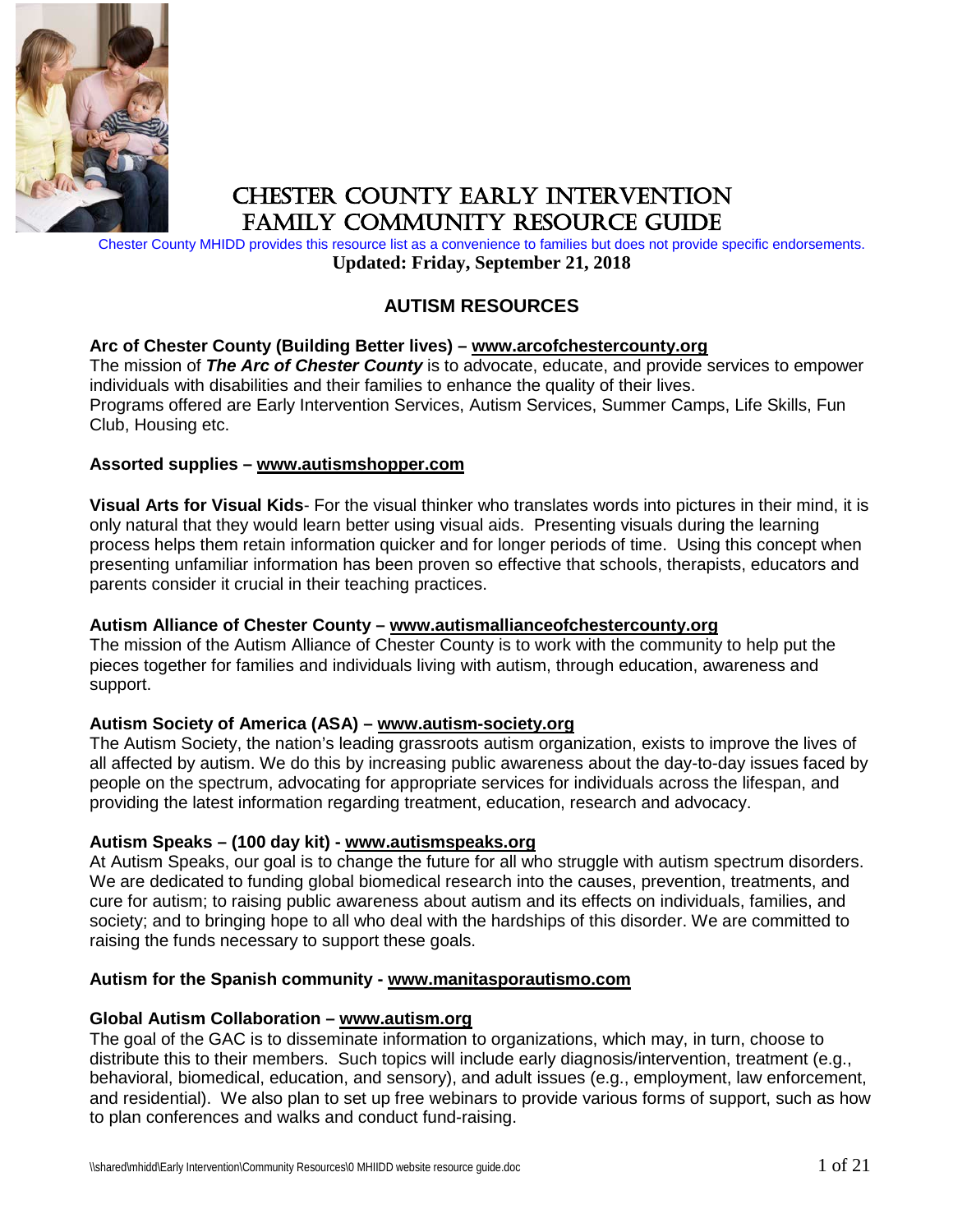#### **NIH Infant Brain Imaging Study – [www.ibis-network.org](http://www.ibis-network.org/)**

This study of very early brain development in autism has the potential to provide important clues relevant to early detection of autism and discovering the early changes in the brain for young children with autism

#### **EZ learning tools – [www.eztools4autism.com](http://www.eztools4autism.com/)**

At EZ Tools 4 Autism we try to assist you in the journey of Autism, we also understand that every child's needs are different, that is why along with customizing some of our orders we would like to hear from you and how we can comply to your individuals needs.

#### **Fun and Function- therapeutic play and education – [www.funandfunction.com](http://www.funandfunction.com/)**

Launched in 2005 by pediatric occupational therapist Aviva Weiss and her husband, Haskel, Fun and Function LLC has been lauded for "normalizing" the experience of being different, and helping children achieve their fullest potential. Weiss was inspired to start her own company when she discovered that one of her children had sensory processing disorder. She was frustrated by the lack of kid-friendly products, inconsistent quality, and high pricing.

#### **Interactive Autism Network – [www.iancommunity.org](http://www.iancommunity.org/)**

The IAN Community is an online environment designed to act as an inviting library and meeting place where everyone concerned with autism spectrum disorders can learn more about autism research. Everyone can participate and benefit from the IAN Community.

#### **K-9's for Kids with Autism - <http://k9sforkids.webs.com/>**

K-9s for Kids philosophy is this: We place one of our puppies in your home and train you, the family, to train the pup. The child in need is the one who will care for the pup, the one who feeds and waters the pup, and the only one the pup will be will trained to find. We will create a strong bond between your child and dog by having the child as the primary care giver.

#### **National Autism Association – [www.nationalautismassociation.org](http://www.nationalautismassociation.org/)**

The mission of the National Autism Association is to respond to the most urgent needs of the autism community, providing real help and hope so that all affected can reach their full potential.

### **Prizant, Barry – [www.barryprizant.com](http://www.barryprizant.com/)**

Barry and his colleagues' recent work has focused on developing the [SCERTS®](http://www.scerts.com/) Model (Prizant, Wetherby, Rubin, Laurent and Rydell, 2006) for children who have or are at-risk for socialcommunicative difficulties including autism, and their families. The SCERTS Model is now being adopted nationally and internationally, and has provided many unique opportunities for international collaboration and travel.

#### **Pyramid Educational Consultants – [www.pecs.com](http://www.pecs.com/)**

Pyramid Educational Consultants, Inc offers a wide range of consulting services and products for educators and parents of children and adults with autism and related disabilities. Pyramid is a consortium of highly trained professionals dedicated to providing the highest quality service. Pyramid also offers a variety of training opportunities and products that focus on the initiation of communication and the design of effective educational environments. We present a unique blend of broad spectrum applied behavior analysis, in conjunction with the development of functional communication skills. Our philosophy emphasizes the individual needs of each learner.

#### **Sensory Friendly Movies** - <http://www.autism-society.org/get-involved/events/sensory-friendly-films>

AMC has partnered with the Autism Society in creating showtimes for a more comfortable experience for families with children who have autism. The movie auditoriums will have their lights brought up and the sound turned down, families will be able to bring in their own gluten-free, casein-free snacks, and no previews or advertisements will be shown before the movie. Additionally, audience members are welcome to get up and dance, walk, shout or sing - in other words, AMC's "Silence is Golden<sup>®</sup>" policy will not be enforced unless the safety of the audience is questioned.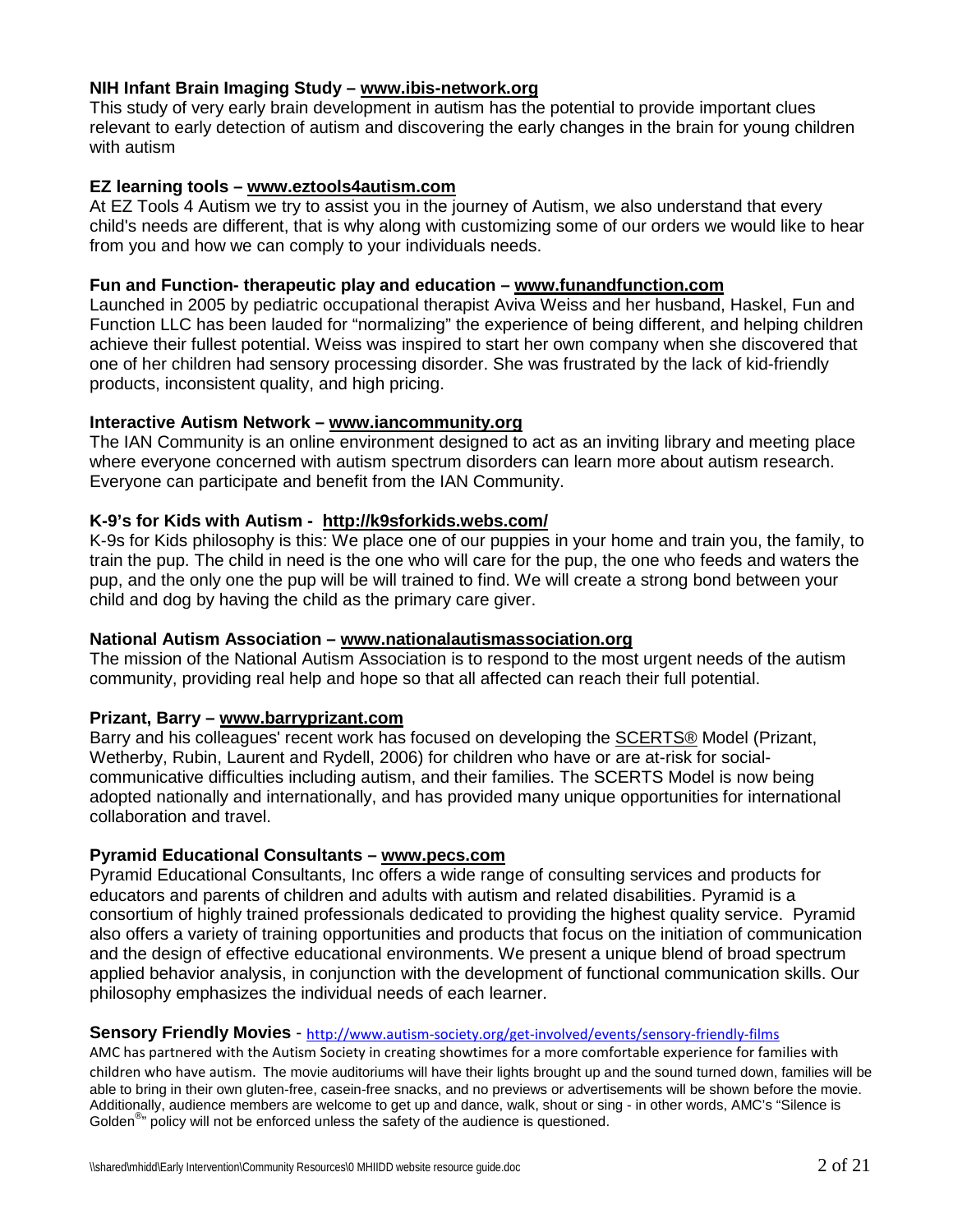### **Social Stories – [www.thegraycenter.org](http://www.thegraycenter.org/)**

The Gray Center For Social Learning and Understanding is a non-profit, 501(c)(3) organization dedicated to individuals with **[autism spectrum disorders \(ASD\)](http://www.thegraycenter.org/autismaspergers)** and those who work alongside them to improve mutual understanding. We approach the social impairment in ASD as a shared impairment. We work to improve social understanding on both sides of the social equation, helping both persons with ASD and those who interact with them to be able to communicate more effectively.

#### **Strategies and ideas to help children with Autism – [www.autisminspiration.com](http://www.autisminspiration.com/)**

We are an on-line resource for parents and teachers of children with autism spectrum behaviors. Our website is dedicated to providing you with a variety of resources including lesson plans, games, group activities, sensory integration ideas, forums, and other valuable tools and information to help teach children with Autism, Asperger Syndrome, Pervasive Developmental Delay (PDD), Sensory Integration Disorder, and other related behaviors.

#### **Symbols and Pictures – [www.symbolworld.org](http://www.symbolworld.org/)**

#### **Taking Care of Myself (self help, sexuality and hygiene)– [www.FHautism.com](http://www.fhautism.com/)**

Future Horizons was created to meet the needs of teachers, therapists, and family members who face the challenge of autism. Our books, videos, and conferences are geared to bring you the most current information possible to assist in that challenge.

#### **TINSNIPS – [www.tinsnips.org](http://www.tinsnips.org/)**

Tinsnips is a special education resource that strives to share a variety of specialized teaching tools, techniques, worksheets, and activities with teachers of students who have autistic spectrum disorders and related developmental disabilities. Many of these activities may be appropriate for Pre-K and Kindergarten children.

#### **Treatment and Education of Autistic and Related Communication Handicapped Children (TEACCH) – [www.teacch.com](http://www.teacch.com/)**

TEACCH is an evidence-based service, training, and research program for individuals of all ages and skill levels with autism spectrum disorders

### **DEAF/HARD OF HEARING RESOURCES (please see National, State and Local resources at the end of this guide)**

## **FAMILY/COMMUNITY SUPPORT**

#### **Mom's Clubs in Delaware Valley - <http://www.metrokids.com/MetroKids/January-2010>**

**Curious Parents –**local resources for parents on entertainment, enrichment and fun activities for kids and families - **[http://www.curiousparents.com/Calendar/calendar\\_moms\\_club\\_events.asp](http://www.curiousparents.com/Calendar/calendar_moms_club_events.asp)**

**Chester County Down Syndrome Interest Group, Inc**.- <http://www.ccdsig.org/contact-us/> or 610- 889-0291

#### **Chester County Moms** - **[www.chestercountymoms.com](http://www.chestercountymoms.com/)**

#### **CCMOMC-Chester County Mothers of Multiples Club**

The Chester County Mothers of Multiples Club (CCMOMC) is more than just moms getting together to talk about their children and share parenting tips. The club currently has more than 200 mothers of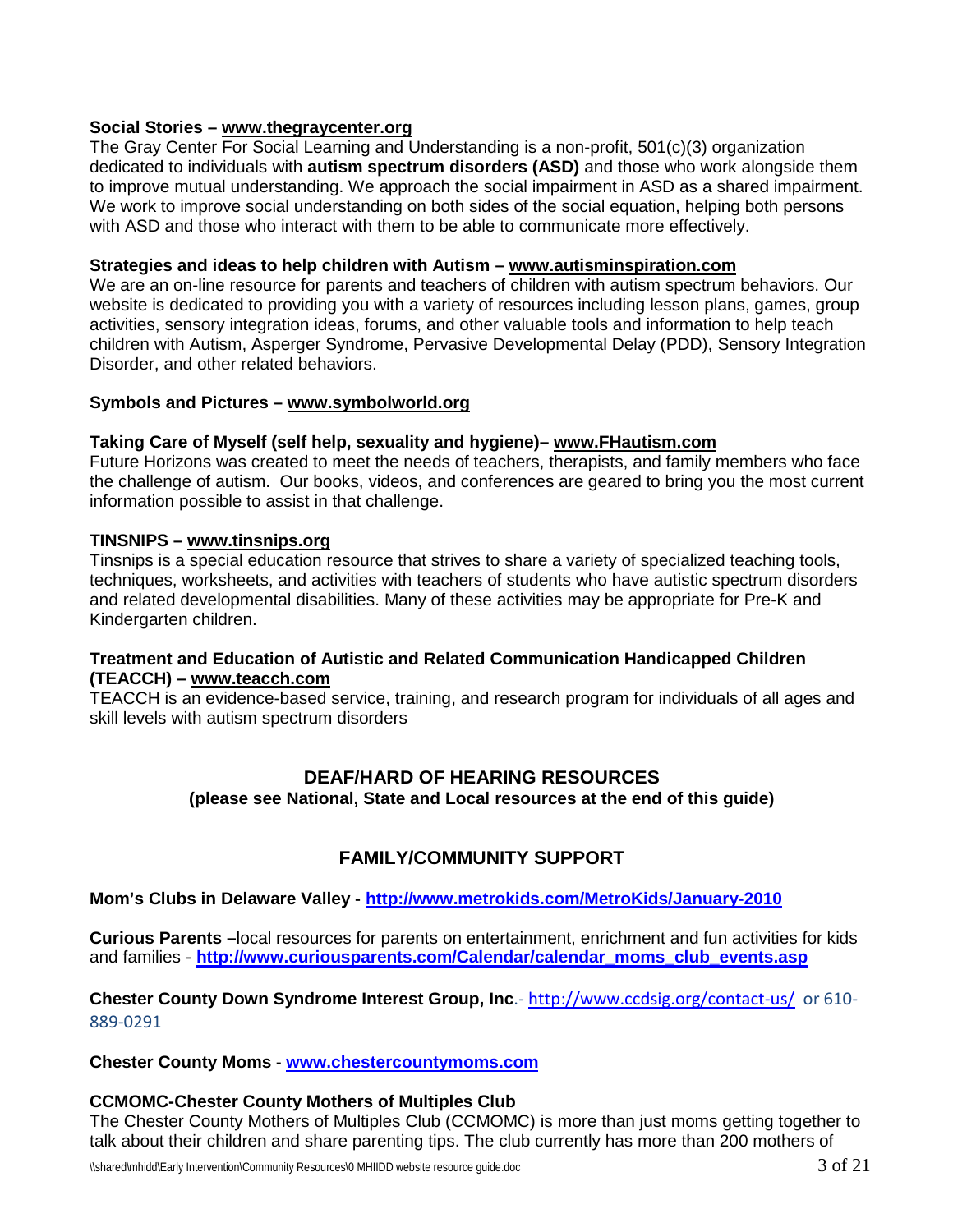multiples. There are monthly meetings, both educational and social, a new and expectant moms group, playgroups, excursions, mom's night out, community service outreach, children's outgrown sales and more. If you have any questions or would like further information please contact us at [ccmomc@hotmail.com](mailto:ccmomc@hotmail.com) or visit [www.ccmomc.org.](http://www.ccmomc.org/)

**DARC "Smart Play" Groups** - Downingtown Area Recreation Consortium offers classes to toddlers with and without special needs. Classes have meet and greet time, art, snack, circle time, sensory exploration and fare. Classes are open to residents of the Downingtown area and Non- Residents as well.

Classes offered at United Sports Training Center 1426 Marshallton-Thorndale rd in Thorndale. well. Groups/sessions are broken down by age from 16 months to 3 years, with classes specifically for children with Special Needs.

Information about the program can be found by contacting Eileen Bowden M Ed at [gumptionkids@gmail.com](mailto:gumptionkids@gmail.com) or 215-485-8373.

- 1) The class times/dates/ description can be found in the DARC catalog oline at [www.darcinfo.com](http://www.darcinfo.com/) or 610-269-9260
- 2)

**Early Intervention Families of Chester County-** Parents who have children utilizing Early Intervention Services are invited to attend the parent support group that meets each month and an on-line forum on Facebook.. For more information, email: [juray1119@yahoo.com](mailto:juray1119@yahoo.com) or pamela silverman@yahoo.com , or visit the face book page at <https://www.facebook.com/groups/e.i.familiesofcc/>

## **Human Services, Inc. – central Chester County area**

330 West Market Street West Chester, PA 19380 610-429-3033 Human Services, Inc. is a dedicated, caring community human service agency offering hope and help to children, adolescents, adults, the elderly and families who struggle with aging, transportation, chemical and mental health, & domestic and sexual abuse.

**KIDS –** free newspaper sponsored by Chester County Intermediate Unit and public schools with resources for Preschool/Child Care, Events Calendar, Special Needs resource section, sports league info, etc. [www.cciu.org/kidsnews](http://www.cciu.org/kidsnews)

**Meetup: Mothers Celebrating Neurodiversity -** a relaxed and supportive Chester County mom's group for those who have kids who "enjoy" a variety of special needs. [http://www.meetup.com/celebrate-neurodiversity/](http://cp.mcafee.com/d/5fHCNAq43qb3bZTDTC73tPqtXL9CzCVEVLsSDuXOpEVKqekSjqtSm6hRTTQPqqabMVNZcsqejqFei24E0GNfWmHM04ToDZblU02rshJFEVuvvW_8ETuuv7tuVtdBO_9IFK6zBVzBHEShhlKCVOEuvkzaT0QSyrjdTVeZXTLuZXCXCM0iL_dJrBYJV_A8XfOYfrzl2hDUQBcJxKk7qwExYOqN_E4vzOVJZ55MThJpqIpCy0z6HqNEwbCy1mGJ3h1lQQg32TSBFVEw1D-xgQg5p8kdI9CNhFl7wG5)

## **Parents of Children with ASD/ADHD of Delco**- (610) 990-1908 Email:

[DUNBARJANE@COMCAST.NET](mailto:DUNBARJANE@COMCAST.NET) This group meets monthly at Princeton Presbyterian Church 933 Baltimore Pike, Springfield, PA, 19064

**Parent's Express**- free newspaper [www.parents-express.net](http://www.parents-express.net/) – local resources/events

## **Oxford Area Neighborhood Services – Southwestern Chester County Area**

35 North Third Street, Oxford, PA, 19636 610-932-8557

Neighborhood Services Center is a private, non-profit organization concerned with assisting people to achieve health, wholeness and stability in their lives by offering people with questions, problems or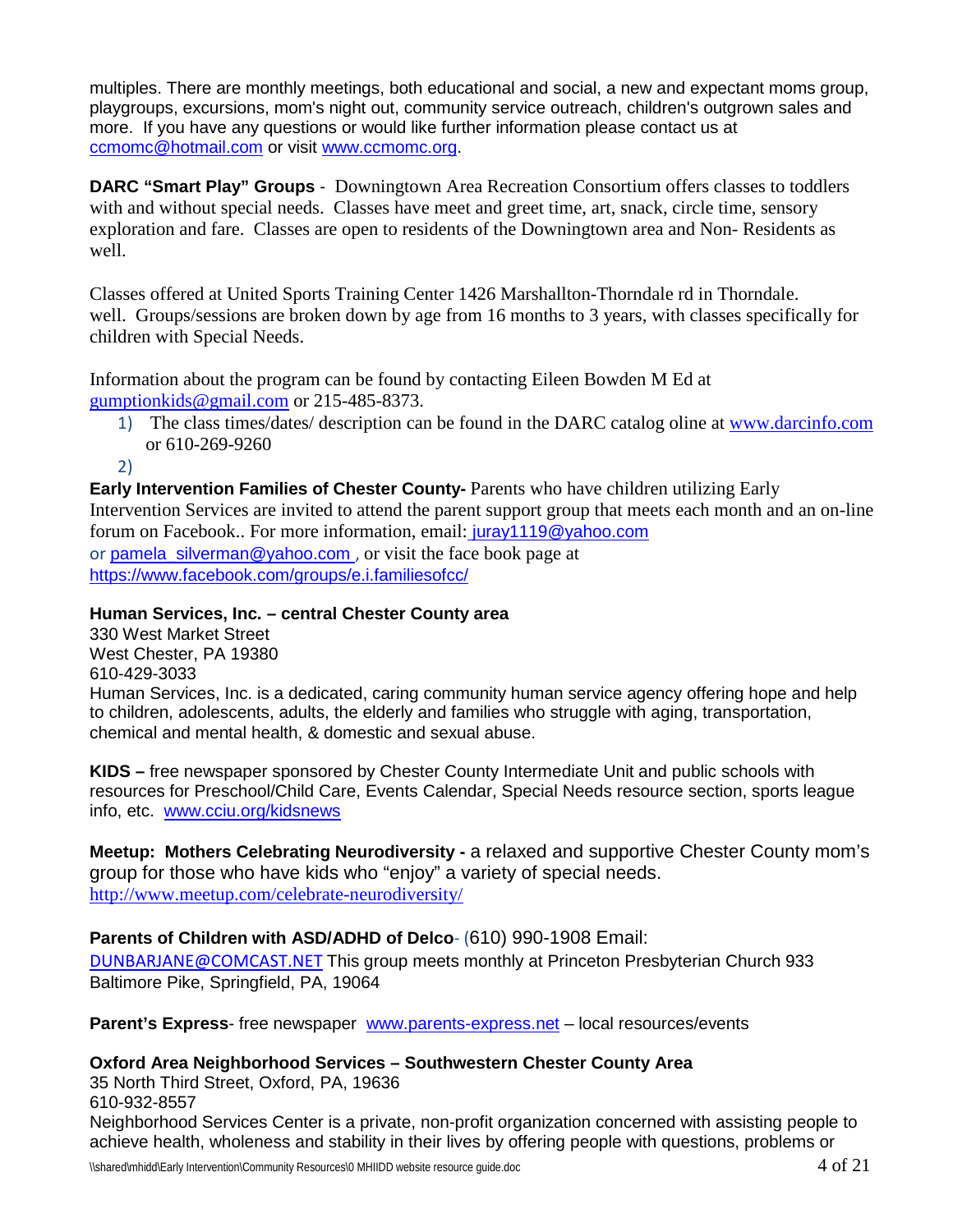emergency needs a place to explore options and/or find answers. Goal of providing space for county agencies and community programs to deliver services and establishing a link between people who want to reach out to help others.

#### **Parent to Parent of Pennsylvania – [www.parenttoparent.org](http://www.parenttoparent.org/)**

A program that matches families with similar experiences and needs that strives to make positive differences in peoples lives.

#### **Rejoicing Spirits -** <http://www.rejoicingspirits.org/>

Community Churches that offer special services for people/families with special needs/intellectual differences.

#### **Sing-A-Long Sessions at Marchwood Music** – [www.singalongsessions.com](http://www.singalongsessions.com/)

610-363-6520 Developmental Music classes for parents of toddlers and preschoolers ages 18months to 5 years. 6 week sessions – led by a pediatric Speech Language Pathologist and a Professional Music Teacher.

#### **SAFETY**

#### **Premise Alert System, Speak Unlimited Inc. – [www.papremisealert.com](http://www.papremisealert.com/)**

This program allows families to voluntarily notify the police and other first responders about their special circumstances. It may be a child or adult with autism, developmental delays, or mental retardation who is known to wander. It may be someone with rare or complex medical issues that require special handling. It could be an Alzheimer patient who wanders. The Premise Alert System also helps police departments know who in their community has a special need and what situation they may be going into when called to a particular address. This form will be distributed to families through case managers at the Department of Mental Health and Mental Retardation as well as schools, community groups and legislators offices.

**Special Needs Registry:** This signifies an effort by county government officials to better identify those in our community who are most at risk during a disaster. Individuals registered with this site will be idenfied by emergency responders as part of the "special needs population". This is a web based data collection tool that will assist those emergency responders in planning and prioritizing in the event of a disaster.

Call 610-344-5000 or logon to: <http://www.chesco.org/des> to register.

#### **Safety beds – [www.specialtyfurnitureproducts.com](http://www.specialtyfurnitureproducts.com/)**

Our Easycare Safety Bed™ brings added safety, security and a top quality furniture design to the special needs individual while providing peace of mind for the caregiver. EasyCare Safety Beds are designed for home healthcare and are a safe alternative to hospital beds. Your home is not a hospital and your bed should compliment your home decor. The warm look of a handcrafted EasyCare Safety Bed provides that safe, secure, comfortable feeling that your home deserves.

**Safelink wireless** [www.safelinkwireless.com](http://www.safelinkwireless.com/), a resource which provides free cell phone service to lower income families so they can have access to emergency assistance. Family may be eligible if they meet income guidelines or are getting Medicaid, food stamps, or TANF.

## **LEGAL/EDUCATION/ADVOCACY**

**Building the Legacy: IDEA 2004 <http://idea.ed.gov/>**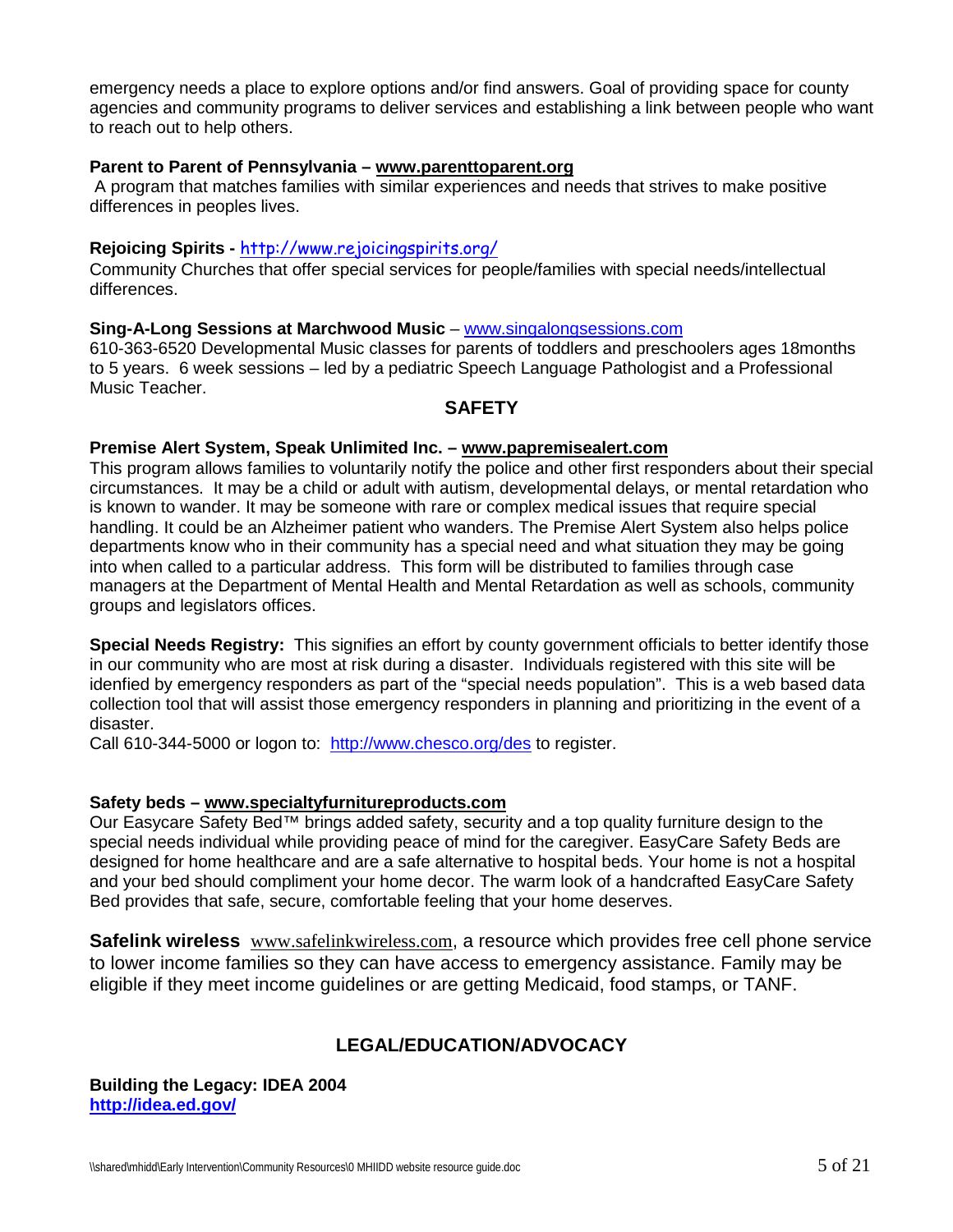**Center on the Social and Emotional Foundations for Early Learning <http://www.vanderbilt.edu/csefel/>**

**Circle of Inclusion <http://www.circleofinclusion.org/>**

**Coaching in Early Childhood <http://www.coachinginearlychildhood.org/>**

**The Division for Early Childhood of the Council for Exceptional Children <http://www.dec-sped.org/>**

**Early Childhood Research Institute of Inclusion [http://www.fpg.unc.edu/~ecrii/](http://www.fpg.unc.edu/%7Eecrii/)**

#### **Education Law Center – [www.elc-pa.org](http://www.elc-pa.org/)**

Since 1975, the Education Law Center of Pennsylvania (ELC) has worked to make good public education a reality for Pennsylvania's most vulnerable children – poor children, children of color, children with disabilities, English language learners, children in foster homes and institutions, and others.

#### **Educational Resources for Special Needs (picture cards) – [www.dotolearn.com](http://www.dotolearn.com/)**

The mission of Do2learn is to use technology and the web to provide special learning resources for individuals with disabilities and the professionals and caregivers who serve them. Working with leading educators, clinicians, teachers and parents, we develop serious games and learning material targeting specific deficits of individuals with neurological disorders including ASD, fetal alcohol effects, intellectual disabilities, attention disorders, learning and communication disorders and others. We specifically address deficits in the areas of behavior, socialization, communication, coping, and daily living skills.

#### **Family items for the special needs community – [www.eparent.com](http://www.eparent.com/)**

EP provides practical advice and the most up-to-date educational information for families of children and adults with disabilities and special healthcare needs as well as to the physicians, allied health care professionals, and educational professionals who are involved in their care and development.

#### **First Signs – [www.firstsigns.org](http://www.firstsigns.org/)**

Our Mission is to ensure the best developmental outcome for every child by promoting awareness regarding the most important and often overlooked aspects of development: social, emotional, and communication.

**Guiding Parents Smoothly – GPS** – online interactive website to track your child's development and be directed to an enormous amount of resources to help support your child's learning and development from infancy to early childhood.

**<http://papromiseforchildren.com/help-your-child-grow/early-learning-gps/>**

### **National Early Childhood Transition Center [http://www.hdi.uky.edu](http://www.hdi.uky.edu/)**

**National Early Intervention Technical Assistance Center <http://www.nectac.org/default.asp>**

**National Association for the Education of Young Children <http://www.naeyc.org/>**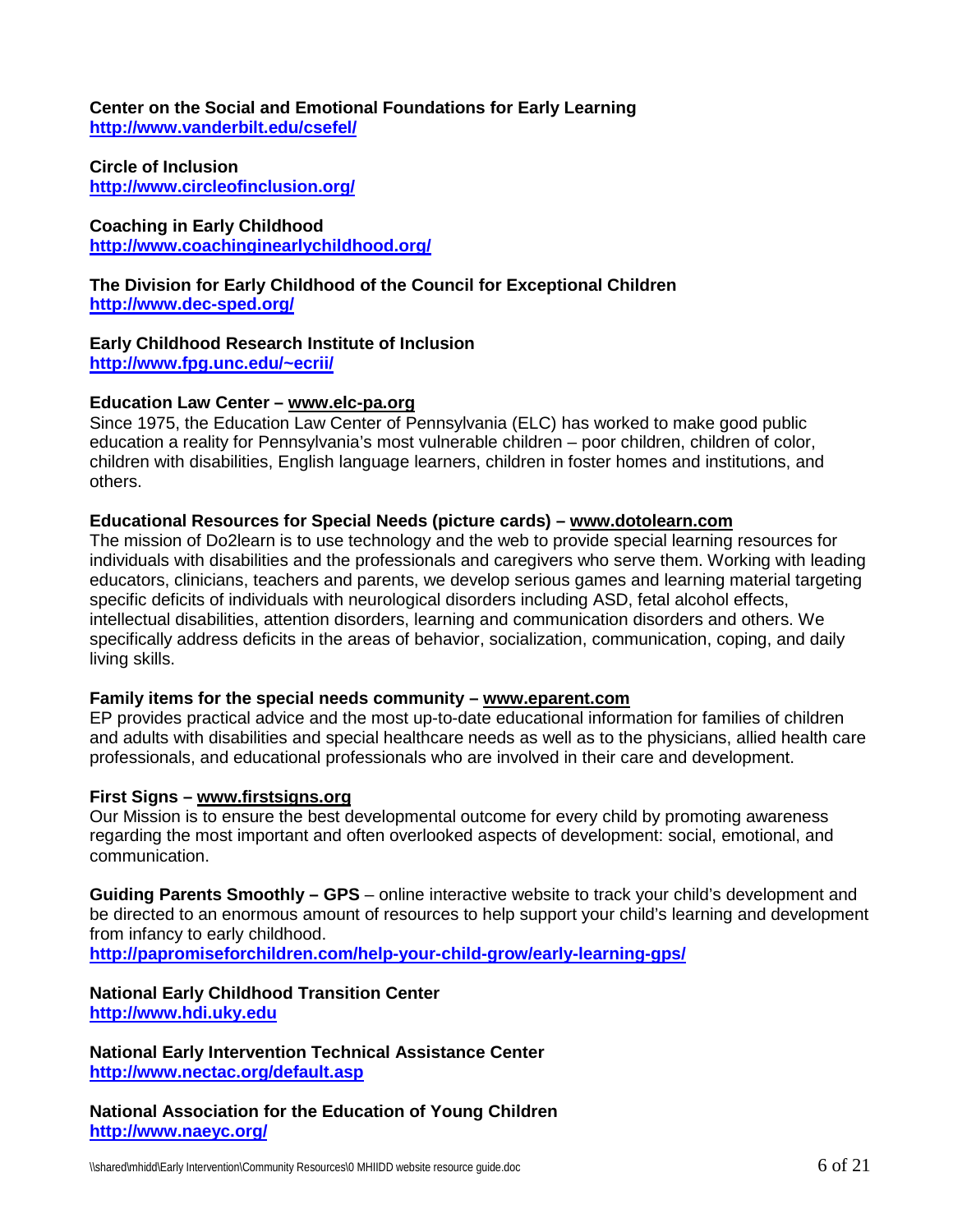**PaTTAN (Pennsylvania Training and Technical Assistance Network) -** To support the efforts and initiatives of the Bureau of Special Education, and to build the capacity of local educational agencies to serve students who receive special education services. **[http://www.pattan.net](http://www.pattan.net/)**

**PEAL –Parent Education & Advocacy Leadership Center [www.pealcenter.org:](http://www.pealcenter.org/)** provides information, training, advocacy and many resources for families of children with disabilities or special health care needs.

#### **PCCY- Public Citizens for Children and Youth [–http:/www.pccy.org](http://www.pccy.org/)**

*Program provides education, advocacy and support to families of children with Behavioral Health and/or Developmental disabilities. They offer assistance to families in applying for and navigating through the process of insurance coverage, including applications for Medical Assistance, CHIP, etc.*  Contact: Deb Zubrow, 215-563-5848, ext. 47.

**The Public Interest Law Center of Philadelphia,** [www.PILCOP.org](http://www.pilcop.org/) **Phone:** 215-627-7100 **Fax:** 215-627-3183 **Email:** [general@pilcop.org](mailto:general@pilcop.org)

Our clients are people with disabilities, racial and ethnic minorities, low-income individuals and communities, formerly incarcerated people , and the advocacy organizations that represent them

## **Project TaCTICS: Therapists as Collaborative Team Members for Infant/Toddler Community Services**

**<http://tactics.fsu.edu/index.html>**

**Teach Me To Learn At Home –** this is free online early literacy and language program to support children ages 2-6. **Use membership code: ChesterCounty** and click on following link to register for a free account:

[https://learningportal.teachmetolearnathome.com/register/](http://cp.mcafee.com/d/avndy0Q73gQrho7njvojspdTdFTKYCqerCzCZPqtXL9CzCVEVjpdFTpop7nvvjdFTuh7ecTo76POeDDWh9_45m9_iRu00CX4_FqL00jrV2P2uzD-LNEVKMUMVRXBQSnTehuKOyUqeuEyCJtdmX3_axVZicHs3jq9J5UTvAS7DTxPdNP1KVIDeqR4IM_Zz2k2aRoPQ_F_JyqLPGv-NxIOtlvVv8-hBivNMS8_iAHqI2G4a7Y01dILKnKMr1vF6y0oDloQg42NEwGT4Qg4aRCjd43JoCy0JlK9Ew5Mmd3hEw2SN-4Ph02qRfdI3zpyD1pLAyZLNh)

## **Zero to Three <http://www.zerotothree.org/site/PageServer>**

**Criminal defense attorneys working with the disability community (**those who agreed to be listed):

| Dan Nevins, Esq.               | <b>Robert A. Rapkin</b>                  |  |
|--------------------------------|------------------------------------------|--|
| Ebner, Nevins & McAllister LLC | Kimmel & Silverman PC                    |  |
| 602-604 Court Street           | 30 E. Butler Pike                        |  |
| Reading, PA 19601              | Ambler PA 19002 (Montgomery)             |  |
| 610-372-5128                   | 215/540-8888                             |  |
| nevins@enmlaw.com              |                                          |  |
| www.enmlaw.com                 |                                          |  |
| <b>David Samuel Thalheimer</b> | Henry S. Hilles III, Esq.                |  |
| Suite 300                      | 509 Swede Street                         |  |
| 1831 Chestnut St.              | Norristown, PA 19401                     |  |
| Philadelphia PA 19103          | 610-270-8800                             |  |
| 215-568-5656                   |                                          |  |
| Craig David Becker, Esq.       | Veronica Anzalone Smith, Esq.            |  |
| 500 Old York Road, Suite 100   | vsmith1@zoominternet.net (Mercer County) |  |
|                                |                                          |  |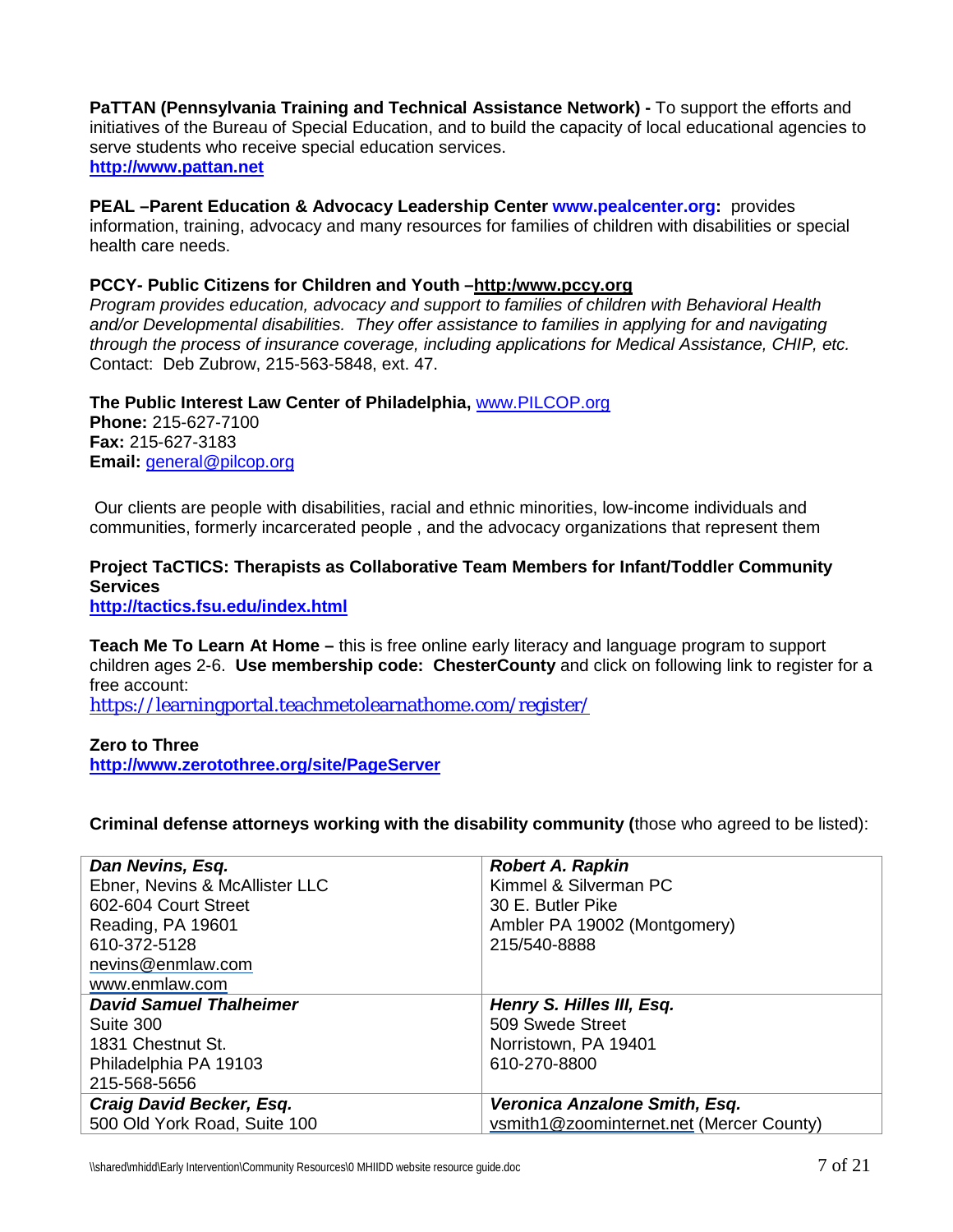| Jenkintown, PA 19046                      | <b>PO Box 825</b>                                         |  |
|-------------------------------------------|-----------------------------------------------------------|--|
| (215) 510-8552; (856) 273-0200            | Grove City, PA 16127                                      |  |
| Email: cbecker@cbeckerlaw.com             | 724-450-5000                                              |  |
| Web: http://www.cbeckerlaw.com            | Fax: 724-458-1552                                         |  |
| <b>Education Law and Criminal Defense</b> | Legal help in all areas of criminal and juvenile law, but |  |
|                                           | as a Family Law Master cannot provide services for        |  |
|                                           | family law matters in Mercer County.                      |  |
| Jill Sege, Esq.                           | Ronald D. Amrhein, Jr.                                    |  |
| (knows American Sign Language ASL)        | RDA@jgcg.com                                              |  |
| Nattiel, Seay, & Associates               | Main Office                                               |  |
| 1315 Walnut Street, Suite 732             | 411 Seventh Avenue, Suite 1200                            |  |
| Philadelphia, PA 19107                    | Pittsburgh, Pennsylvania 15219-1905                       |  |
| 215-545-7778                              | Telephone 412-261-6400                                    |  |
|                                           | Fax 412-261-2652                                          |  |
| Carina Laguzzi, Esquire                   | Joseph D. Lento, Esq.                                     |  |
| Two Penn Center                           | North American Building                                   |  |
| 1500 JFK Blvd., Suite 200                 | 121 S. Broad Street, 2nd Floor                            |  |
| Philadelphia, PA 19102                    | Philadelphia, PA 19107                                    |  |
| (215) 625-4547                            | Reply to: P.O. Box 506, Narberth, PA 19072                |  |
| (215) 625-4541 Fax                        | Phone: (215) 688-3522                                     |  |
| www.laguzzilaw.com                        | Email: jlentoesq@gmail.com                                |  |
|                                           | Licensed in PA & NJ                                       |  |
| Giovanni Campbell                         |                                                           |  |
| Philadelphia,                             |                                                           |  |
| 215-432-7683                              |                                                           |  |

## **MEDICAL/DENTAL**

#### **Community Volunteers in Medicine**

300B Lawrence Drive, West Chester 610-836-5990 [www.cvim.org](http://www.cvim.org/)

Community Volunteers in Medicine (CVIM) is a community-based, volunteer nonprofit organization providing primary medical and dental care to uninsured and low income working people in Chester County without insurance, enabling them to continue to be contributing members of the community.

#### **The Clinic**

143 Church Street, Phoenixville PA 19460 610.935.1134 [www.theclinicpa.org](http://www.theclinicpa.org/)

Since 2001, the staff and volunteers of The Clinic in Phoenixville have served the uninsured and underinsured with low-cost or free medical care. We offer primary medical care as well as a variety of medical specialties and addiction and nutrition counseling. Clinics like ours all over the country are seeing an increase in new patients. We have imposed geographical restrictions for the first time in our history. Current patients will not be affected by this change, but *new patients will be limited to the geographical areas surrounding the Phoenixville and Paoli Hospitals.*

### **ChesPenn Family Health Center**

744 E. Lincoln Highway, Coatesville, Pa 19320 (610)-380-4660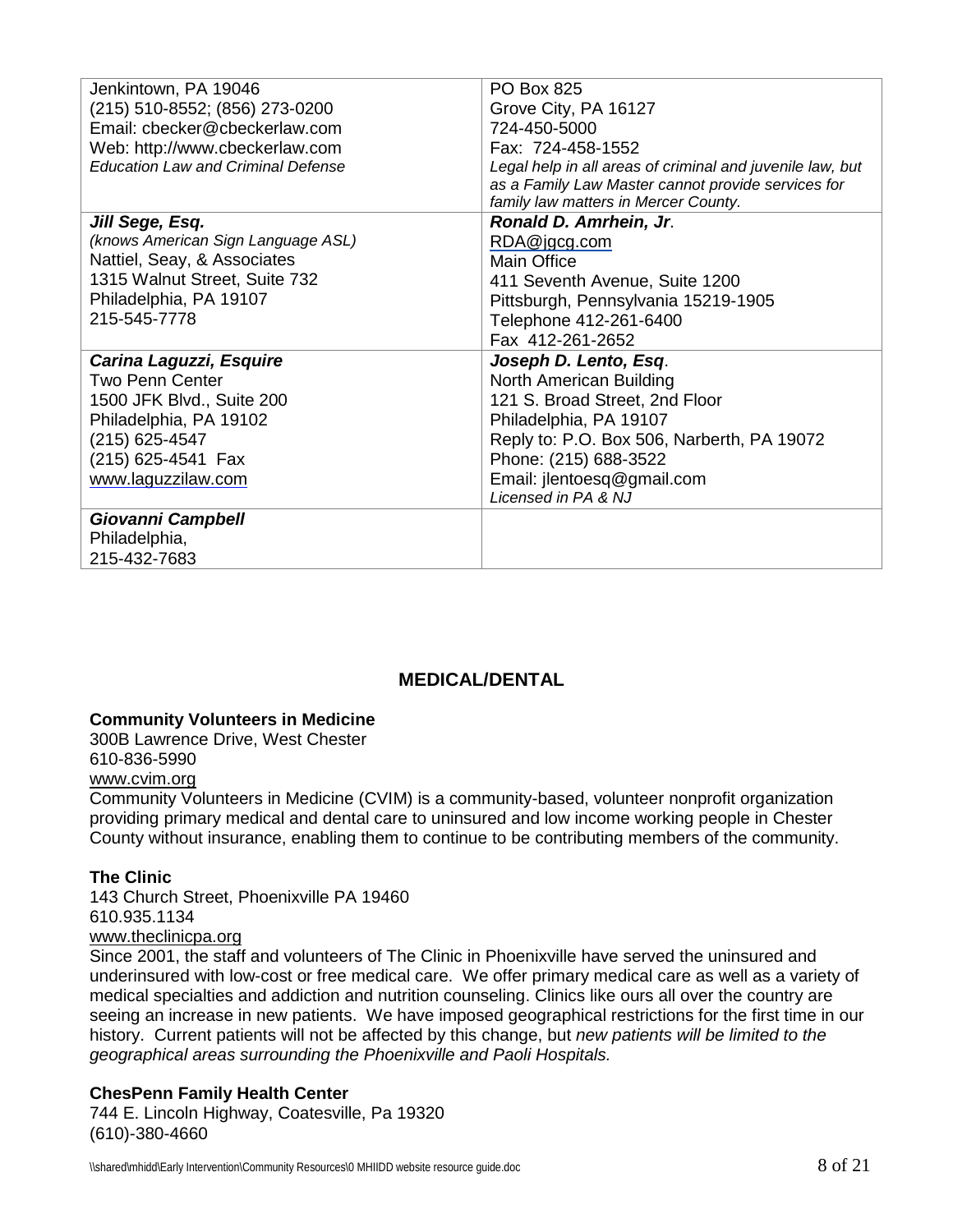#### [www.chespenn.com](http://www.chespenn.com/)

ChesPenn Health Services has provided quality medical and dental services to residents of Chester, Pennsylvania and neighboring communities.

### **Chester County Community Dental Services**

744 Lincoln Highway, Suite 120, Coatesville, PA 19320 (610)-383-3888 [communitydental@verizon.net](mailto:communitydental@verizon.net)

<http://www.chescodental.org/index.html>

Our mission is to reduce the disparities in dental health care by providing preventive and basic dental services, education, and outreach programs to low income, uninsured, and underinsured children and adults on a sliding fee scale.

## **Chester Community Physical Therapy Clinic – located in Chester, Delaware County** at 2129

Providence Ave, Chester, PA, 19013 E-mail: [chestercommunitypt@mail.widener.edu](mailto:chestercommunitypt@mail.widener.edu) Website is <https://alumni.widener.edu/probonoclinic>

- offers FREE or a very reduced rate PT sessions provided by students supervised by PA licensed physical therapists
- They will see kids Monday through Thursday from  $4:30 6:30$
- To make an appointment you can call 215-760-7256, you can fax at 610-499-1231

### **COCCO Enterprises, Maggie Enright OTR/L – Helmet/Orthotics**

250 W. Lancaster Ave., Paoli, PA 19301 Phone: 610-644-2589 | Fax : 610-695-6410 Free Screenings and most insurances accepted, including Medicaid. Call for more information.

### **Cuddle My Kids**

1008 Hidden Hollow Lane, West Chester 19380 610-918-1440 [CuddleMyKids@comcast.net](mailto:CuddleMyKids@comcast.net) Provides volunteers to families battling with cancer

### **Phoenixville Healthcare Access Foundation**

26 Gay Street PO Box 591, Phoenixville, PA 19460 Phone: (610) 935-3165 Toll Free: 1-877-765-0477 [info@phcafoundation.org](mailto:info@phcafoundation.org) <http://www.phcafoundation.org/index.html>

The Phoenixville Healthcare Access Foundation provides the funding for the Health Care Access Programs. The Healthcare Access Programs help eligible residents of the greater Phoenixville Area access dental, emergency orthopaedic and vision care, as well as obtaining prescription medications. We refer clients to local dentists and eye doctors for the care they need. The program reimburses a network of dental and vision providers at a discounted fee for service. We assist clients in obtaining prescription medications from the drug companies' Patient Assistance Programs.

### **InfantSEE**

This program is a no-cost program for 6 to 12 month olds made available through the Vision Care Institute, a Johnson and Johnson company, the American Optometric Association and Optometry's Charity-The AOA Foundation. This program ensures that infants have access to eye and vision assessments. Optometrists provide a one-time, comprehensive eye assessment to infants in their first year of life **at no cost regardless of income or ability to pay**. [www.infantsee.org](http://www.infantsee.org/) (888) 396-3937

### **Lauren's House Medical Day Care**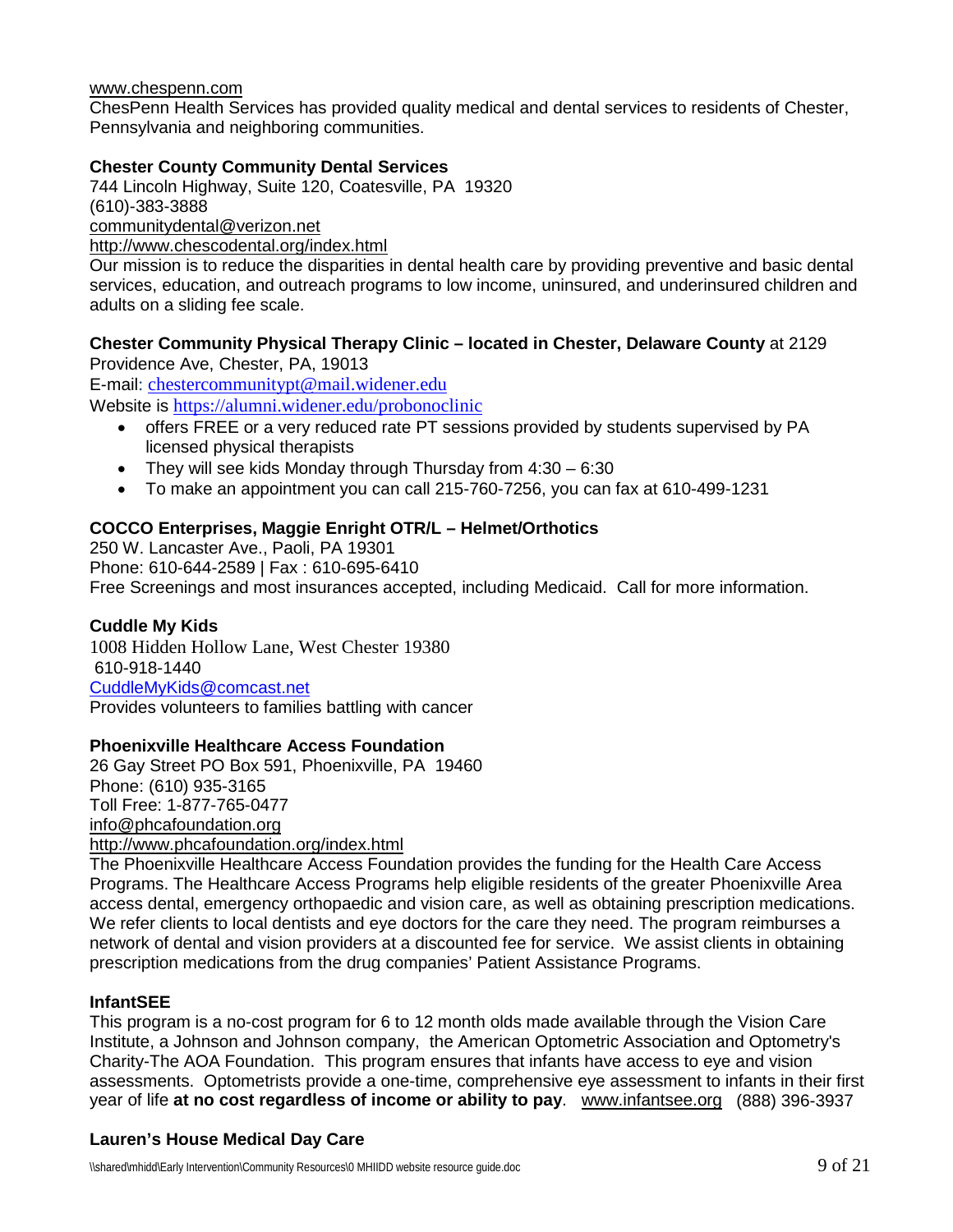795 Fox Chase, Coatesville, PA 19320 (610) 380-9960

### **Lionville Natural Pharmacy Annex**

309 Gordon Drive Lionville, PA 19341 (610) 344-7030

**Family Benefits Program of Chester County** (program of The Maternal & Child Health Consortium) Program helps Chester County families apply for Medical Assistance, CHIP or food stamps Coatesville/West Chester areas - 610-344-5370, ext. 114 Phoenixville - 610-344-5370, ext. 109 Kennett Square- 610-444-4002

#### **Reins Of Life – Therapeutic Horseback Riding, [www.reinsoflife.com](http://www.reinsoflife.com/)**

Judy Freedman Hendrickson, Executive Director 113 Crestwood Road Landenberg, PA 19350 Ofc: 610-274-3300

### **Special Kids Network** – [www.gotoskn.state.pa.us](http://www.gotoskn.state.pa.us/)

1-800-986-4550 Southeast Regional Coordiantor, Dianne Perry, 814-270-5618 Offers home visiting program through Elks Nurses, advocacy and supports to children with physical, developmental, behavioral, emotional or special health care needs.

### **Tots-n-Tech – Website and Help Desk Resource**, [http://tnt.asu.edu](http://tnt.asu.edu/)

An inter-university collaboration between Thomas Jefferson University (TJU) and Philadelphia and Arizona State University (ASU) which provides up to date information and resources about adaptations, including assistive technology(AT), as well as conducts national research on the use of adaptations and AT.

**UNIQUE – Understanding Chromosone Disorders** - <http://www.rarechromo.org/html/home.asp>

### **Equipment Resources for Assistive Technology and Medical Needs**

### • **Kelly Anne Dolan Memorial Fund**

- o [www.dolanfund.org](http://www.dolanfund.org/)
- o Phone: 215-643-0763
- o Provide financial assistance for needs that are not covered by insurance, non-cash items and financial management education to families seeking treatment in PA, NJ and DE
- o Immediate assistance available  $-24 72$  hour turnaround time for requests
- o Requests need to be submitted by a healthcare professional (nurse, Dr., social worker, etc.)
- **First Hand Foundation**
	- o [www.firsthandfoundation.org](http://www.firsthandfoundation.org/)
	- o Phone: 816-201-1569
	- o Provide assistance with: treatment, medicine, assistive technology/equipment, wheelchairs, vehicle modifications (lifts, ramps, etc.)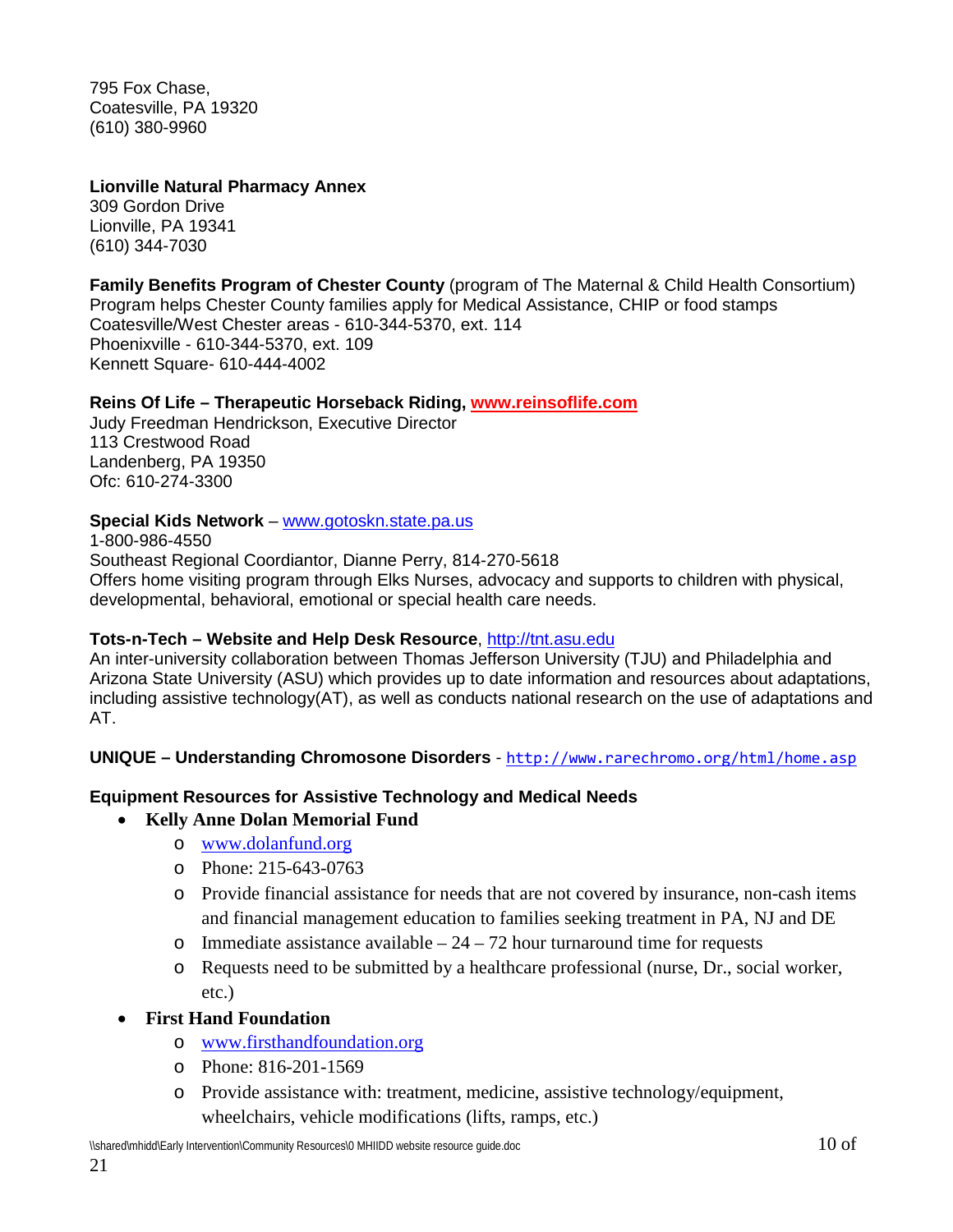- o Do not provide assistance with: home modification projects, wheelchair van purchases, co-pays or deductibles, therapy dogs
- o Families must meet their financial guidelines (can be viewed on website)
- o Turnaround is approximately 1 month from application submission

## • **Johnny's Rainbow Foundation**

- o [www.johnnysrainbowfoundation.org](http://www.johnnysrainbowfoundation.org/)
- o Limit of \$250 per year
- o Provide support for: parent training classes, treatment, equipment, daily living items
- o Applications are reviewed quarterly

## • **Variety Philadelphia Chapter**

- o Care Grant program: [usvariety.org/care](http://www.usvariety.org/care)
- o Philadelphia Variety Chapter:<http://varietyphila.org/>
- o Philadelphia phone number: 215-735-0803
- o **Care Grants:** Provides assistance with: dental care, auditory hearing tests and aids, oxygen/suction/insulin pumps, nebulizers, ventilators, vision care & equipment, telemedicine systems, sensory equipment, orthotics or prosthetics, electrical stimulation devices, seizure alarms, and much more
	- Contact the Philadelphia office directly and ask about "Care Grants"
- o **Freedom Grants:** Provide assistance with services for mobility, independence, and social inclusion (adaptive bikes & trikes, assistance animals, hoists and lifts, manual and powered wheelchairs, modified vehicle access, standing & walking assistance like gait trainers, walkers, standing frames, positioning systems; specialized seating for car, shower, toilet, etc.)
	- Contact the Philadelphia office directly and ask about "Freedom Grants"

## • **Pass It On Center**

- o [www.passitoncenter.org/reuse\\_locations.php](http://www.passitoncenter.org/reuse_locations.php)
- o This is a resource site to locate stores or other organizations that have reusable adaptive equipment, and also posts any recall notices. (They do not provide assistance and/or free equipment, just a search engine for finding places that do.)
- **Changing Hands**
	- o [www.ucpcentralpa.org/changinghandscentralpa/](http://www.ucpcentralpa.org/changinghandscentralpa/)
	- o Phone: 717-737-3477
	- o Equipment exchange program that provides restored and refurbished home medical equipment and assistive technology devices to PA residents of all ages
	- o Search feature on the website lets you see what they have in stock
	- $\circ$  Located in Camp Hill, PA items would need to be picked up, or they offer to try to see if they can make arrangements if pick up is not possible
- **DME List**
	- o [www.thedmelist.com](http://www.thedmelist.com/)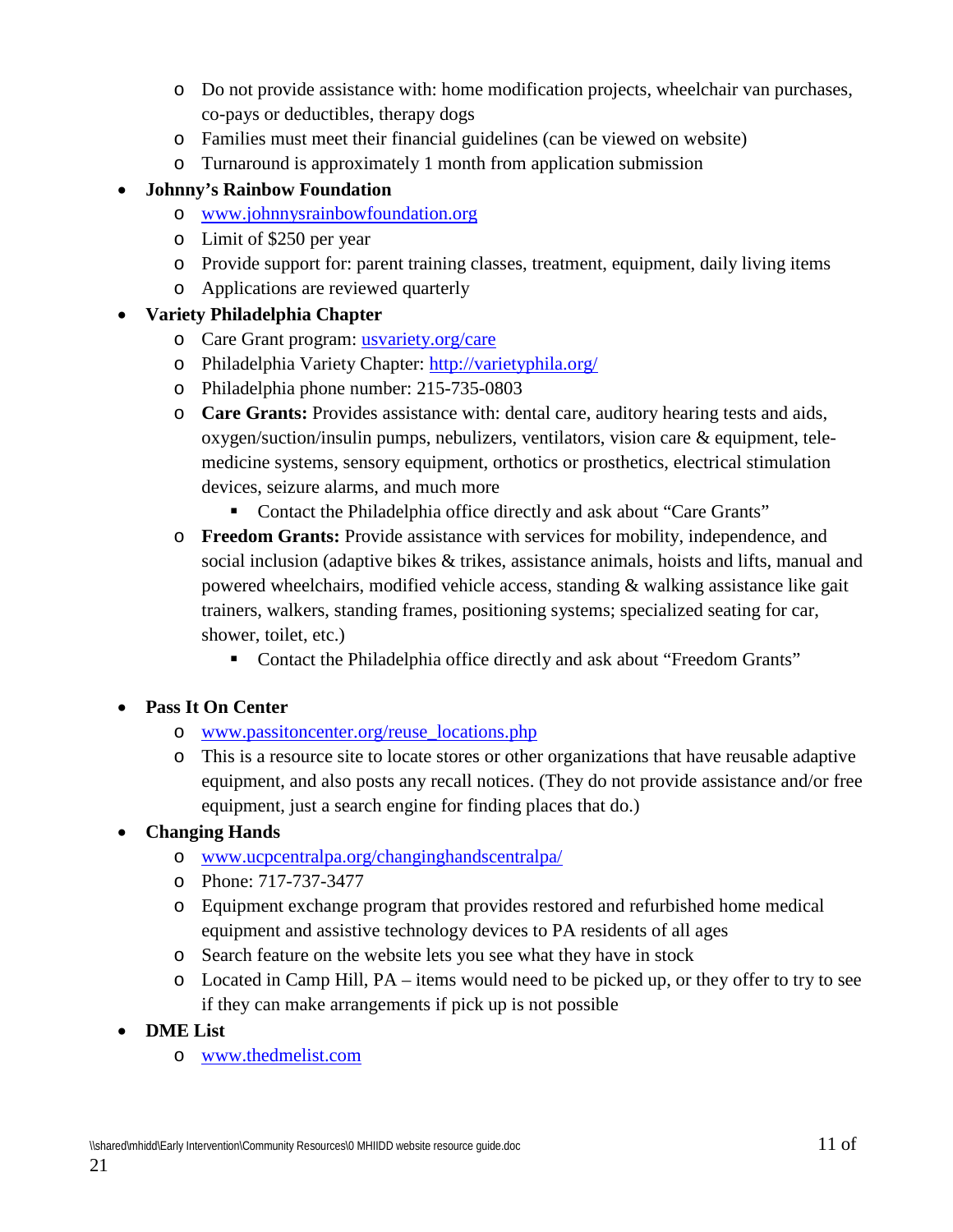- o Service that connects people in need of Durable Medical Equipment with those that have it. This is another search engine type page for new and used items. Equipment is for purchase.
- o Items include: wheelchairs, transport chairs, walkers, crutches, toilet seats, canes, homecare beds, bath chairs, lifts, scooters, bed rails, etc.

## **LOW INCOME ASSISTANCE**

### **Angelfood Ministries**

Cornerstone Christian Fellowship 426 W. Gay St. West Chester [http://www.angelfoodministries.com](http://www.angelfoodministries.com/)

Angel Food Ministries is a non-profit, non-denominational organization dedicated to providing food relief and financial support to communities throughout the United States.

**Mitzvah Circle Foundation, [www.mitzvahcircle.org](http://www.mitzvahcircle.org/)** Community Partner with the National Diaper Bank Network

Supports service organizations/families with donations of diapers, personal hygiene items, household goods, baby gear, school supplies, clothing and more *Rachel Hurley, Director of Community Engagement, 215-828-6649*

### **Rent and Mortgage Assistance**

### **Catholic Social Services – Western Chester County Area**

605 East Lincoln Highway Coatesville, PA 19320 610-344-7028 Catholic Social Services of the Archdiocese of Philadelphia continues the work of Jesus by affirming, assisting, and advocating for individuals, families, and communities.

### **Catholic Social Services –Southern Chester County Area**

105 Prospect Avenue West Grove, PA, 19390 610-869-6500

### **Catholic Social Services – Central Chester County area**

125 N. Darlington St. West Chester, 19380 610-344-7028

### **Connect Points** [www.connectpoints.org](http://www.connectpoints.org/)

Connect Points is the new coordinated assessment system for homeless assistance in Chester Co. Individuals or families can call their hotline 24/7 at 1-800-935-3181. They provide information/resources for families/individuals at risk of becoming homeless (getting evicted, home foreclosure, etc.) or families/individuals that are currently homeless.

### **Friend's Association [http://friendsassoc.org/homelessness\\_prevention.html](http://friendsassoc.org/homelessness_prevention.html)**

### **Homeless Shelter Services and Emergency Supportive Services**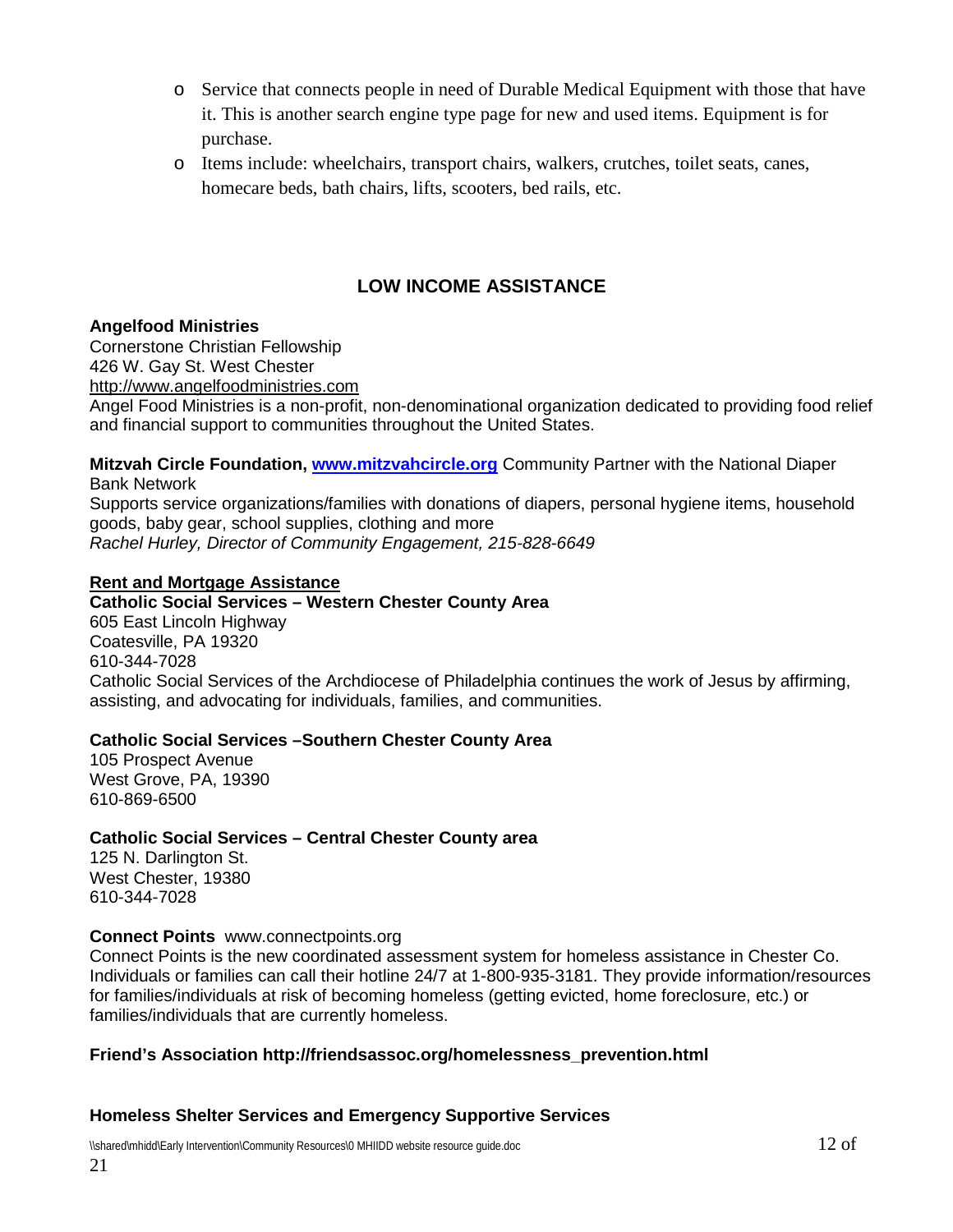#### <http://shelter.ccil.org/>

Provides information on Chester County shelters and emergency supportive services as well as available openings. Click on the "modify" links to show recent updates to available openings.

Free Medical Transportation – Kennett Area Community Service 610-925-3556, M-F 9AM – to 5PM

### **LaComunidad Hispana/Project Salud- southern Chester County area & Latino population**

731 West Cypress Street Kennett Square, PA 19348 610.444.7550 **<http://www.lacomunidadhispana.org/>**

To empower immigrants and low-income residents of southern Chester County to stay healthy, build strong families and lead productive and fulfilling lives.

### **Phoenixville Area Community Services – northern Chester County area**

257 Church Street, Phoenixville, PA, 19460 610-933-1105 Since 1972, PACS has offered support, aid and hope for residents in our community who need information and direction as well as emergency aid.

## **RECREATION**

#### **Spring Brook Farm – [www.springbrook-farm.org](http://www.springbrook-farm.org/)**

The Barn at Spring Brook Farm provides animal-assisted activities for children with disabilities. Our mission is to enrich the lives of children with disabilities by providing animal-assisted activities for the purpose of promoting knowledge, confidence, self-esteem and physical well-being.

### **My Gym Lionville**

Lionville Village Center 138 Eagleview Blvd., Lionville, PA 19353 610-363-6090

My Gym has developed an extraordinary program and facility devised to help children 6 weeks thru 13 years of age develop physically, cognitively and emotionally. We have over 200 locations in more than 25 countries offering structured, age-appropriate, weekly classes that incorporate music, dance, relays, games, special rides, gymnastics, sports and more. Children have loads of fun as they gain strength, balance, coordination, agility and flexibility while developing social skills, confidence and self-esteem. Our state-of-the-art facility, extensively trained staff, award-winning class programs, and excellent student/teacher ratio have earned My Gym the reputation as the best early learning program of its kind.

### **Tempo Music Therapy Services**

7 North Five Points Road, West Chester, PA 19380 (610) 344-7030

Tempo! Music Therapy Services is an organization dedicated to promoting the emotional and social well-being of individuals, improving their quality of life through the arts. Our goal is to create a positive impact on the lives of children, adults, and families to help them achieve personal growth and self exploration in a creative way. We believe that every individual has an innate musical ability and it is our responsibility to build upon that ability to create positive changes and to help clients reach their goals.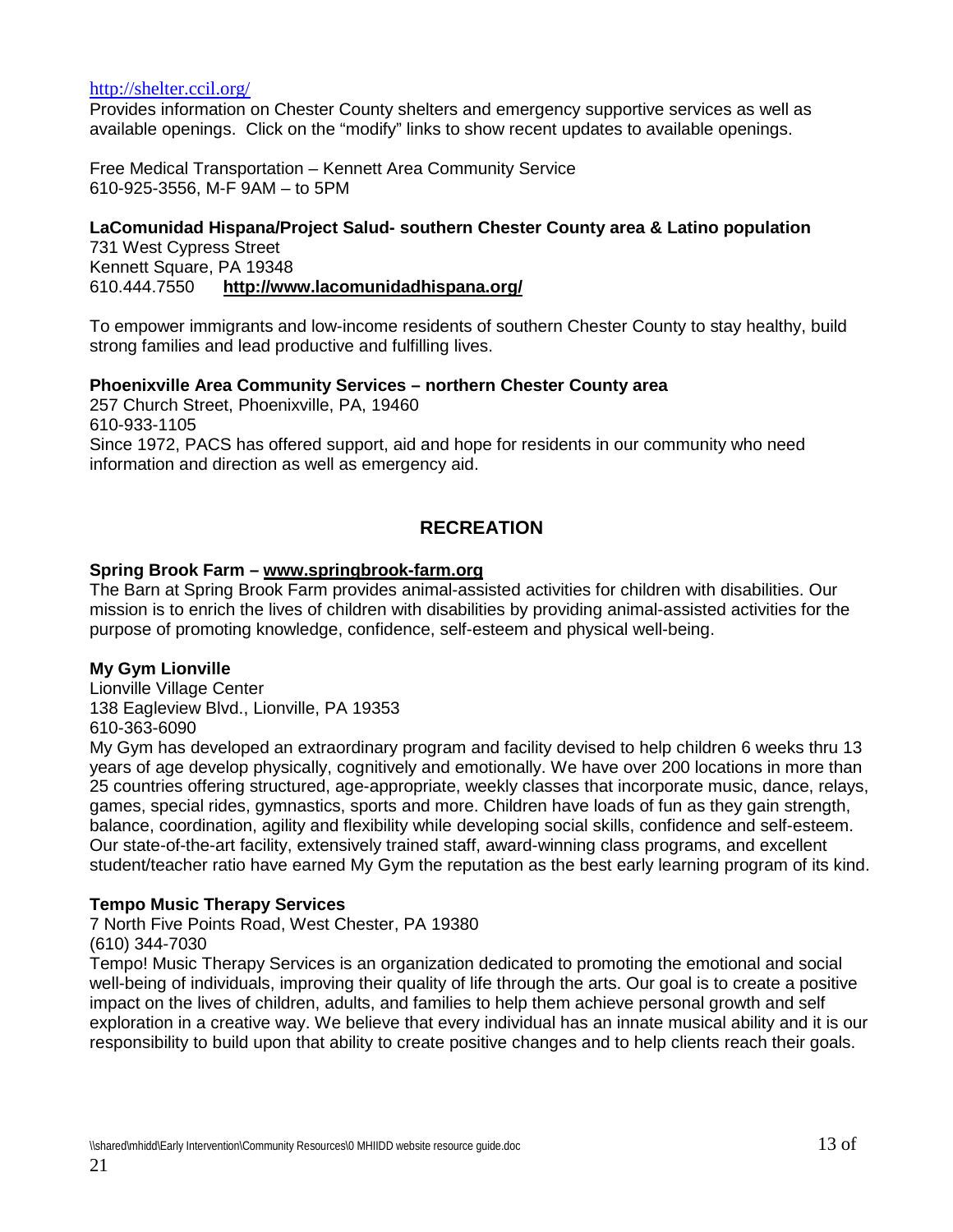### **Toys 'R Us Toy Catalog for Differently Abled Children -**

[http://www.toysrus.com/shop/index.jsp?categoryId=3261680&camp=CME:TRU:EM082215C\\_DAGEm](http://www.toysrus.com/shop/index.jsp?categoryId=3261680&camp=CME:TRU:EM082215C_DAGEmail&csep=49613af7-c1d2-499c-9c17-79fb4c41a529&dtm_em=073d30a4b74ac81279674cd38c1cb1a7) [ail&csep=49613af7-c1d2-499c-9c17-79fb4c41a529&dtm\\_em=073d30a4b74ac81279674cd38c1cb1a7](http://www.toysrus.com/shop/index.jsp?categoryId=3261680&camp=CME:TRU:EM082215C_DAGEmail&csep=49613af7-c1d2-499c-9c17-79fb4c41a529&dtm_em=073d30a4b74ac81279674cd38c1cb1a7)

### **Little League Challenger Division-**

**http://www.littleleague.org/learn/about/divisions/challenger.htm**

610-344-0979

The Challenger Division was established in 1989 as a separate division of Little League to enable boys and girls with physical and mental challenges, ages 4-18, or up to age 22 if still enrolled in high school, to enjoy the game of baseball along with the millions of other children who participate in this sport worldwide.

### **The Center on Central - <http://thecenteroncentral.com/>**

24 W. Central Avenue , Paoli, PA

610-710-1487

Recognizing that a healthy individual seeks wellness in mind, body and spirit, The Center's mission is to provide the finest personal enrichment programs, in one-on-one and group settings, at times of the day that meet the consumer's needs. The Center on Central is Your Home for Creative Arts – with [drawing classes, cartooning classes,](http://thecenteroncentral.com/schedule-of-offerings-young-rembrandts-drawing-classes/) [music groups](http://thecenteroncentral.com/schedule-of-offerings-music-groups/) and individual [music lessons/,](http://thecenteroncentral.com/schedule-of-offerings-music-lessons) [dance/movement,](http://thecenteroncentral.com/schedule-of-offerings-dance/) [drama/improv,](http://thecenteroncentral.com/schedule-of-offerings-drama/) [beading](http://thecenteroncentral.com/beading-by-beadeologie/) and a [pottery](http://thecenteroncentral.com/schedule-of-offerings-pottery/) studio all featured.

### **Music and Art ABC**

114 West Gay Street, West Chester, PA 19380

610-696-1812 x414

Music and Art ABC's is a creative arts program designed to nurture each child's music and art potential. At Music and Art ABC's children can attend music classes art classes and combination art/music classes in a warm and supportive environment. Each class is taught by a qualified teacher with a degree in their specialty. Class sizes are kept small so that each child receives individualized attention.

## **Reins of Life**

A NARHA Premier accredited facility since its inception, Reins of Life, Inc. is a non-profit organization that serves children and adults with disabilities through equine-assisted activities. 113 Crestwood Road, Landenberg, PA 19350 Phone: 610-274-3300

### **Child and Family Art Therapy Center[-http://childandfamilyarttherapycenter.com](http://childandfamilyarttherapycenter.com/)**

Station Square 2, Suite 109 37 N. Valley Rd., Paoli, PA 19301 610-649-1080

Welcome to the **Child and Family Art Therapy Center**, a unique private practice in the Philadelphia area, dedicated to providing the most innovative, high quality counseling services for children. You will experience our compassion, love of children, and respect for parents in all of your interactions with us.

## **Chester County YMCAs**

| <b>West Chester</b>    | <b>Kennett YMCA</b>  | Jennersville          |
|------------------------|----------------------|-----------------------|
| 605 Airport Road       | 101 Race Street      | 880 W. Baltimore Pike |
| West Chester, PA 19380 | Kennett, PA 19348    | West Grove, PA 19390  |
| 610-431-9622           | 610-444-9622         | 610-869-9622          |
| <b>Brandywine</b>      | <b>Twin Valley</b>   |                       |
| 295 Hurley Road        | 51 South Pine Street |                       |
| Coatesville, PA 19320  | Elverson, PA 19520   |                       |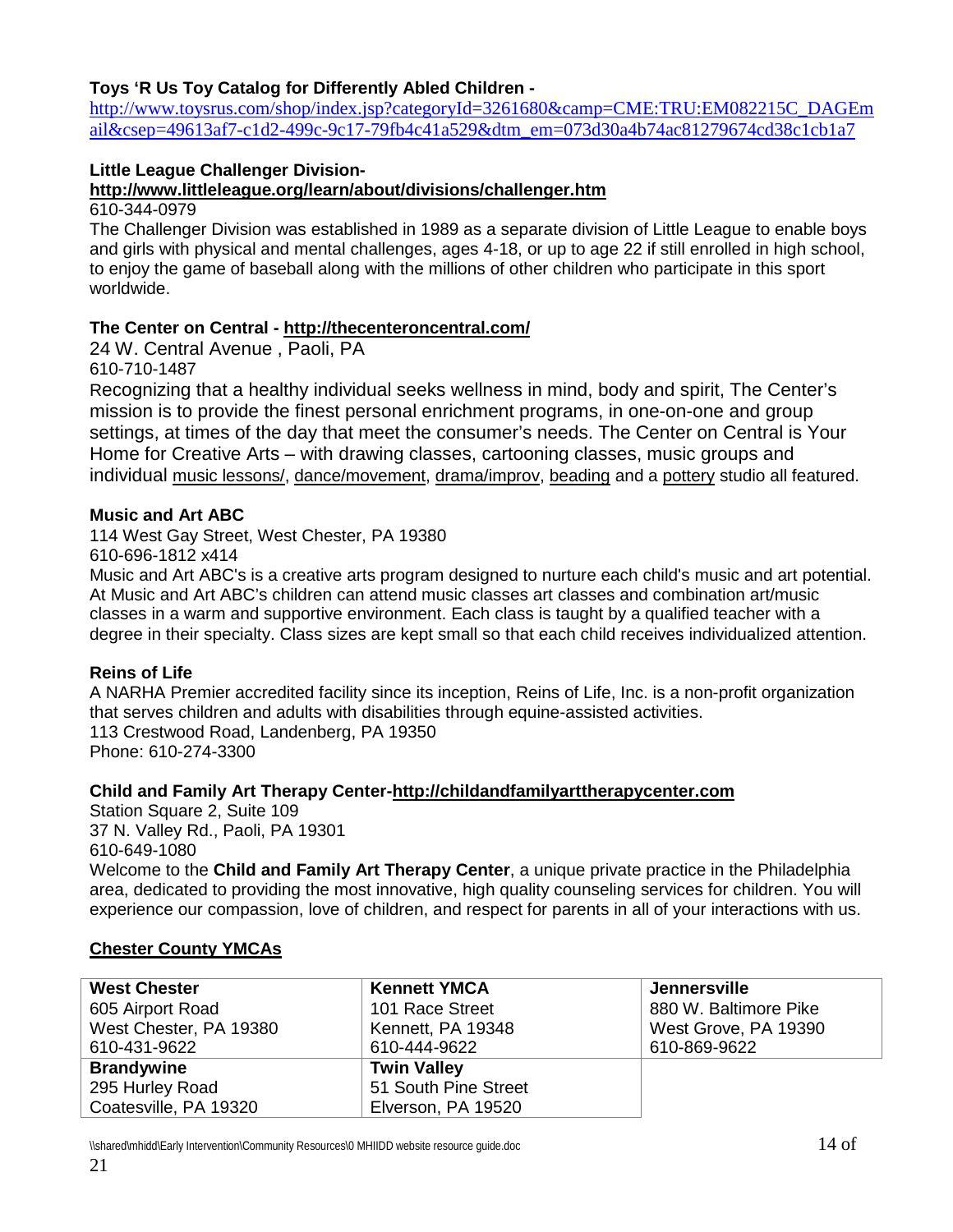### **MISCELLANEOUS**

#### **Chewable Jewels- Dr. Bloom Inc. - [www.chewablejewels.com](http://www.chewablejewels.com/)**

Dr Bloom's Chewable Jewels are a unique line of safe teething jewelry that includes bracelets, necklaces and key chain accessories. The products come in various colors and package options. One of the most popular items, Dr. Bloom's Chewable Jewels necklace, is also great for nursing moms.

#### **Mayer and Johnson Inc, (1992), Salona Beach, CA – [www.mayer-johnson.com](http://www.mayer-johnson.com/)**

Mayer-Johnson's mission is to enhance learning and human expression for individuals with special needs through symbol-based products, training and services. For more than 25 years, Special Educators, Speech and Language Pathologists, Parents and Caregivers have successfully applied the company's Picture Communication Symbols® (PCS) at home, school and in clinical settings. Today, approximately 11,000 PCS symbols are available in 44 languages and used throughout the world.

#### **Mailbox Magazine – [www.theeducationcenter.com](http://www.theeducationcenter.com/)**

As the company has grown over the years, our staff of former teachers has continued to produce highquality, practical, ready-to-use materials for other elementary teachers. Hundreds of thousands of teachers across the country depend on our products to enrich their lesson plans, to speed up their planning time, and to leave them more time to do what they love best—teach. This family of creative people has helped to insure that our products are known and loved by teachers throughout the country. As a matter of fact, **The Mailbox** is America's #1 teaching resource!

#### **Mobile Haircuts-** Cassandria Johnson (owner of Beyond Expectations Salon

in Coatesville). Phone: (484)643-9952. Email :expectations.beyond @yahoo.com

- Provides Mobile Haircuts, designed for children with Special needs and elderly people who are unable to leave the house or are uncomfortable with haircuts.
- Accommodates clients within 20 miles away from the salon.
- Owner completed Autism Education program, is licensed and understands the trials of individuals and families with disabilities.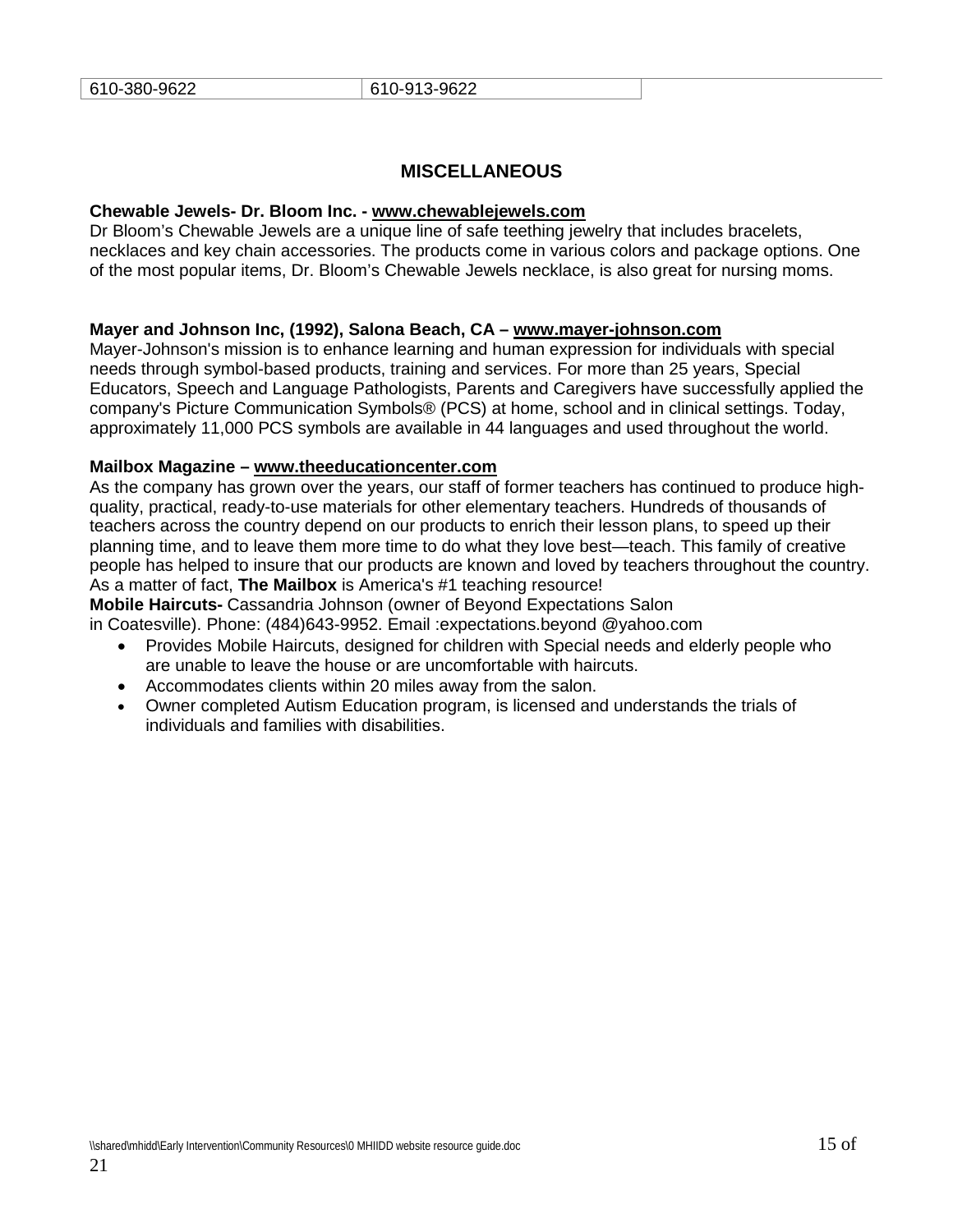# **DEAF AND HARD OF HEARING RESOURCES & NEWBORN AND INFANT HEARING SCREENING RELATED WEBSITES**

## **Alexander Graham Bell Association for the Deaf and Hard of Hearing** –

### [http://www.agbell.org](http://www.agbell.org/)

The Association helps families, health care providers and education professionals understand childhood hearing loss and the importance of early diagnosis and intervention.

## **American Academy of Audiology** – [http//:www.audiology.org](http://www.audiology.org/)

The Academy is dedicated to providing quality hearing care services through professional development, education, research, and increased public awareness of hearing and balance disorders.

**American Academy of Otolaryngology, Head and Neck Surgery** – [http://www.entnet.org](http://www.entnet.org/) The Academy's health information provides a basic overview of diagnoses and treatment for diseases and disorders of the ears, nose, throat, head and neck.

## **American Academy of Pediatrics** – [http://www.aap.org](http://www.aap.org/)

The American Academy of Pediatrics is the major professional association of pediatricians whose goal is to address pediatric healthcare standards and provide information on child health, baby, infant, kids, SIDS, safety and injury.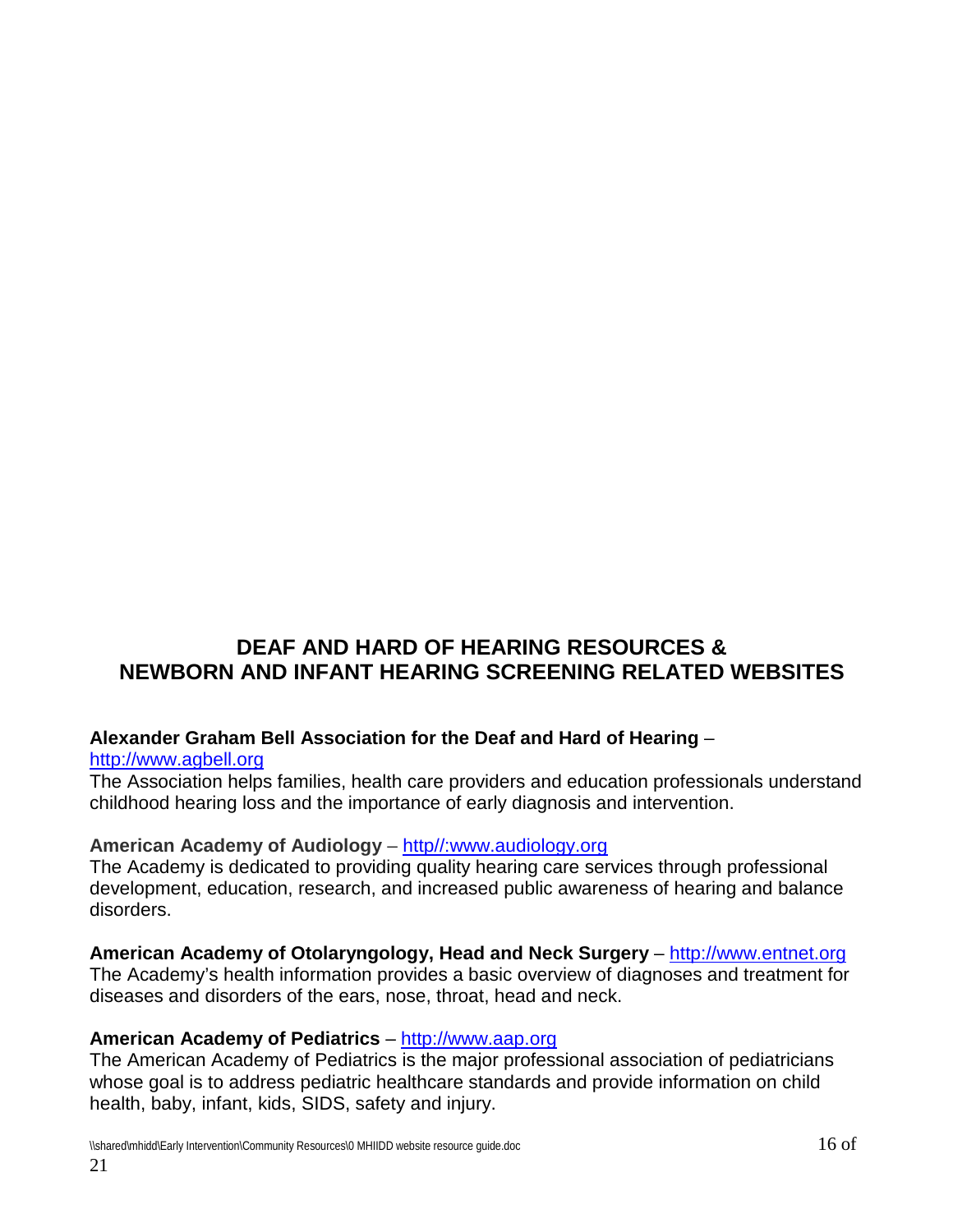## **American Society for Deaf Children –** [http://www.deafchildren.org](http://www.deafchildren.org/)

Supports and educates families of deaf and hard of hearing and advocates for high quality programs and services.

## **American Speech-Language-Hearing Association** – [http://www.asha.org](http://www.asha.org/)

The American Speech-Language-Hearing Association is committed to ensuring that all people with speech, language, and hearing disorders receive services to help them communicate effectively.

## **Beginners for Parents of Children Who are Deaf or Hard of Hearing –**

## [http://www.ncbegin.org](http://www.ncbegin.org/)

This group was established to provide emotional support and access to information as a central resource for families with deaf or hard of hearing children, age birth through 21.

## **Boys Town National Research Hospital (Center for Hearing Loss in Children) –** [http://www.boystownhospital.org](http://www.boystownhospital.org/)

Boys Town National Research Hospital has been internationally recognized as a leader in clinical and research programs focusing on childhood deafness, visual impairment and related communication disorders. National medical programs are now instituted in hospitals and clinics across the country.

## **Centers for Disease Control and Prevention** – <http://www.cdc.gov/ncbddd/ehdi>

The Centers for Disease Control and Prevention (or **CDC**) are a [United States federal agency](http://en.wikipedia.org/wiki/List_of_United_States_federal_agencies) under the [Department of Health and Human Services](http://en.wikipedia.org/wiki/United_States_Department_of_Health_and_Human_Services) working to protect [public health](http://en.wikipedia.org/wiki/Public_health) and [safety](http://en.wikipedia.org/wiki/Safety) by providing information to enhance health decisions, and it promotes health through partnerships with state health departments and other organizations. The CDC focus national attention on developing and applying disease prevention and control (especially [infectious](http://en.wikipedia.org/wiki/Infectious_disease)  [diseases](http://en.wikipedia.org/wiki/Infectious_disease) and [foodborne pathogens](http://en.wikipedia.org/wiki/Foodborne_pathogens) and other microbial infections), [environmental health,](http://en.wikipedia.org/wiki/Environmental_health) [occupational safety and health,](http://en.wikipedia.org/wiki/Occupational_safety_and_health) [health promotion,](http://en.wikipedia.org/wiki/Health_promotion) [injury prevention](http://en.wikipedia.org/wiki/Injury_prevention) and [education](http://en.wikipedia.org/wiki/Health_education) activities designed to improve the [health](http://en.wikipedia.org/wiki/Health) of the people of the United States.

## **Clarke Schools for Hearing and Speech – [http://www.clarkeschools.org](http://www.clarkeschools.org/)**

The mission of Clarke Schools for Hearing and Speech is to provide children who are deaf and hard of hearing with the listening, learning and spoken language skills they need to succeed in life.

## **Deafness Research Foundation** – [http://www.drf.org](http://www.drf.org/)

DRF'S mission is to attain a lifetime of healthy hearing and balance through quality research, education and advocacy.

**Getting Started** – Resource guide for Families of Infants and Young Children with Hearing Loss. [www.pattan.net](http://www.pattan.net/) (following the path: Resources>PaTTAN Publications>and then search for booklet.

**Hands & Voices Guide By Your Side** – [www.paearlyhearing.org/gbys.php](http://www.paearlyhearing.org/gbys.php) 800-360-7282 ext. 3908 or 717-541-4960 ext. 3908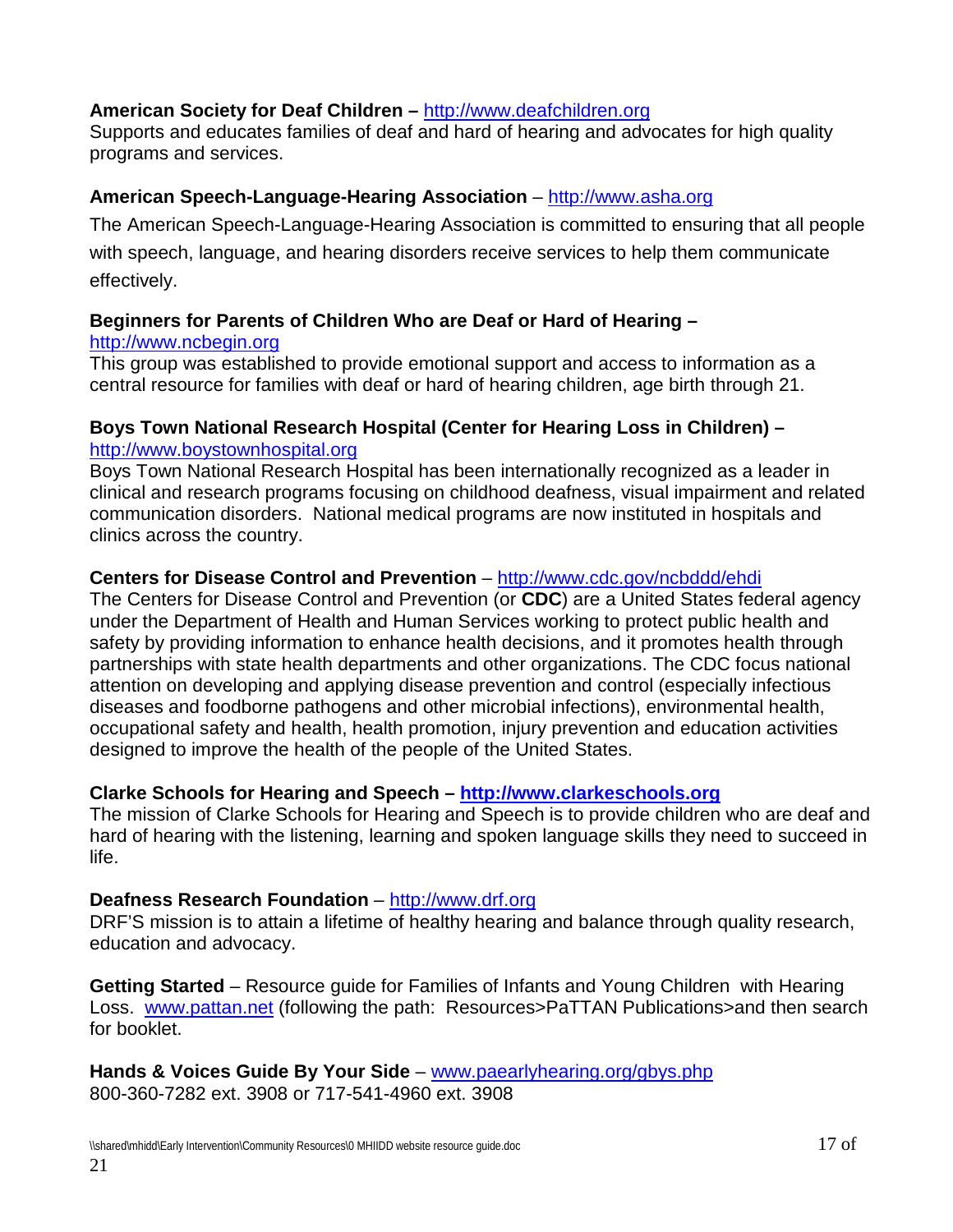Parent organization dedicated to directly supporting families, infants & toddlers who are newly identified as having a hearing loss by offering them the opportunity to talk to or meet face-toface with a parent guide.

## **Hearing Loss Association of American** – [http://www.hearingloss.org](http://www.hearingloss.org/)

HLAA is the nation's leading organization representing people with hearing loss. The organization provides assistance and resources for families to learn how to adjust to living with hearing loss. HLAA is working to eradicate the stigma associated with hearing loss and to raise public awareness about the need for prevention, treatment, and regular hearing screenings throughout life.

## **Hearing, Speech and Deafness Center** – [http://www.hsdc.org](http://www.hsdc.org/)

HSDC provides audidology ahd hearing aids, speech language therapy, and preschool education and literacy for the deaf and hard of hearing and provides comprehensive hearing evaluations and hearing aid fitting, dispensing, service and repair. The Center is committed to supporting the latest hearing aid technologies, from most major manufacturers, tailored to meet our clients' individual needs.

## **Listen-Up** – [http://www.listen-up.org](http://www.listen-up.org/)

Listen-UP specializes in gathering information and developing products geared to the special needs of hearing impaired children and their families.

## **My Baby's Hearing** – [http://www.babyhearing.org](http://www.babyhearing.org/)

Tests performed in infants before leaving the hospital to determine hearing problems. This site provides additional information newborn hearing screening tests as well as follow-up testing.

## **National Association of the Deaf** – [http://www.nad.org](http://www.nad.org/)

The National Association of the Deaf (NAD) is the nation's premier civil rights organization of, by and for deaf and hard of hearing individuals. The organization is run by deaf people to advocate for deaf rights. Its mission is to preserve, protect and promote the civil, human and linguistic rights of deaf and hard of hearing people.

### **National Center for Hearing Assessment and Management at Utah State University** – [http://www.infanthearing.org](http://www.infanthearing.org/)

The NCHAM serves as the National Resource Center for the implementation and improvement of comprehensive and effective early hearing detection and intervention (EHDI) systems. As a multidisciplinary center, the goal is to ensure that all infants and toddlers with hearing loss are identified as early as possible and provided with timely and appropriate audio logical, educational, and medical intervention.

## **National Cued Speech Association** – [http://www.cuedspeech.org](http://www.cuedspeech.org/)

The Cued Speech Association supports effective communication, language development and literacy through the use of cued speech. Cued Speech is a mode of communication based on the phonemes and properties of traditionally spoken languages through the use of vision.

## **National Deaf Education Center/Gallaudet University** –

[http://www.Clerccenter.gallauder.edu/infotogo](http://www.clerccenter.gallauder.edu/infotogo)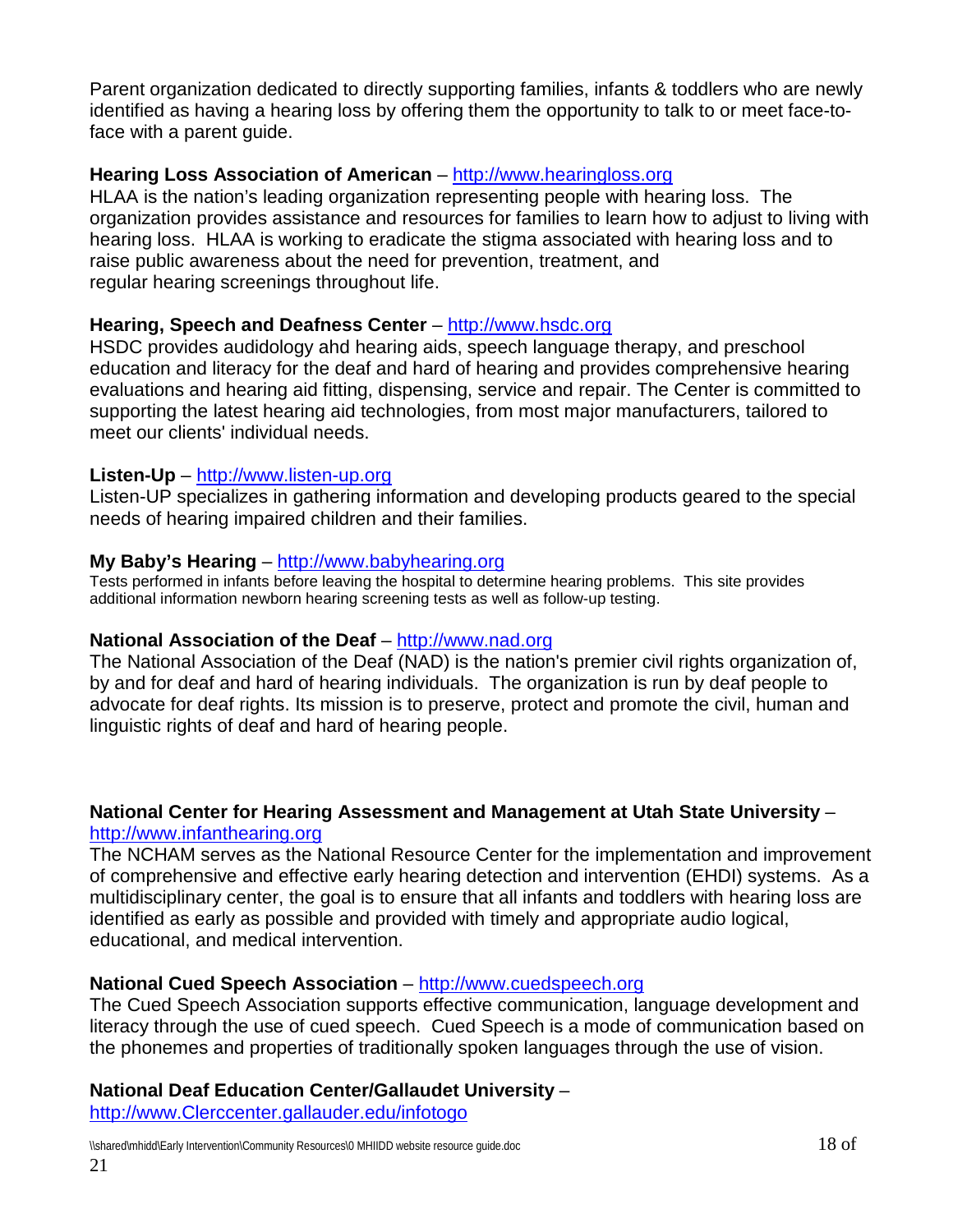Gallaudet University is a bilingual, diverse, multicultural institution of higher education that ensures the intellectual and professional advancement of deaf and hard of hearing individuals through American Sign Language and English.

## **National Institute on Deafness and Other Communication Disorders Information Clearinghouse** – [http://www.nidcd.nih.gov](http://www.nidcd.nih.gov/)

The National Institute on Deafness and Other Communication Disorders (NIDCD) is one of the Institutes that comprise the National Institutes of Health (NIH). NIH is the Federal government's focal point for the support of biomedical research. Its mission is to acquire new knowledge to help prevent, detect, diagnose, and treat disease and disability. The NIDCD is mandated to conduct and support biomedical and behavioral research and research training in the normal and disordered processes of hearing, balance, smell, taste, voice, speech, and language.

## **Oral Deaf Education** – [http://www.oraldeafed.org](http://www.oraldeafed.org/)

Oral deaf education is a collaborative, family-centered educational approach that develops a child's speech and listening abilities along with confidence and life skills to meet the challenges of the greater world in which parents and family play a key role right from the start.

# **Pennsylvania Resources and Websites for Deaf/Hard of Hearing**

## **Guide By Your Side, PA Early Hearing Detection and Intervention website: <http://www.paearlyhearing.org/gbys.php>**

**Contact: Anne Gaspich, [agaspich@pattan.net,](mailto:agaspich@pattan.net)** Hands & Voices Guide By Your Side of PA Program Coordinator, 800-360-7282, ext. 3908

Links families with parent guides who are other parents of children with deafness or hearing loss who have received specialized training to provide unbiased information, emotional support, and a perspective of optimism and hope on a shared journey.

## **Parent to Parent – [http://www.parenttoparent.org](http://www.parenttoparent.org/)**

Parent to Parent links families of children and adults with disabilities or special needs.

## **Parent Education Network – [http://www.parentednet.org](http://www.parentednet.org/)**

PEN, funded by the US Department of Education and the Pennsylvania Department of Education, is a coalition of professionals and parents of children representing a range of disabilities and ages committed to serving parents of all special needs children birth to adulthood; including parents of children in pre-school, regular education classes, educational/residential placement, adult systems and those children not yet identified as needing service.

## **Pennsylvania Academy of Audiology – [http://www.paaudiology.org](http://www.paaudiology.org/)**

The Academy is a professional organization of university-trained audiologists practicing in a variety of settings and dedicated to serving all people with hearing problems. The Academy promotes the profession of audiology as an autonomous profession to serve the hearing health care needs of all people.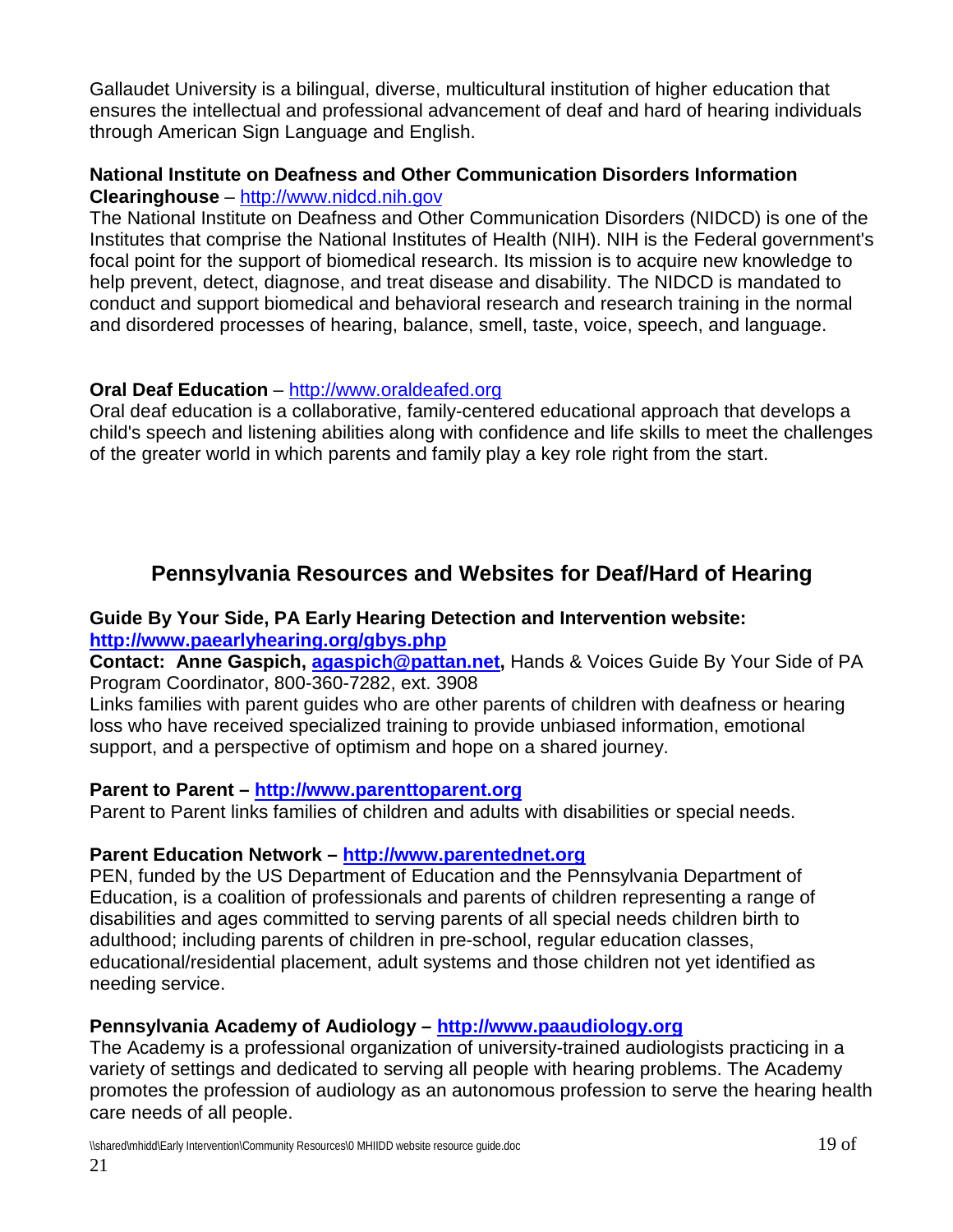### **Pennsylvania Chapter, American Academy of Pediatrics – [http://www.paaap.org](http://www.paaap.org/)**

The American Academy of Pediatrics represents pediatricians working in early childhood health, mental health, education, nutrition, and social stability.

### **Pennsylvania Department of Health – [http://www.health.state.pa.us](http://www.health.state.pa.us/)**

The Pennsylvania Department of Health operates as the information clearinghouse and referral center for the Pennsylvania Department of Health to promote healthy lifestyles for all Pennsylvanians.

#### **Pennsylvania Training & Technical Assistance Network (PaTTAN) – [http://www.pattan.net](http://www.pattan.net/)**

The mission of the Pennsylvania Training and Technical Assistance Network is to support the efforts and initiatives of the [Bureau of Special Education,](http://www.portal.state.pa.us/portal/server.pt/community/bureau_of_special_education/) and to build the capacity of local educational agencies to serve students who receive special education services.

## **Special Kids Network gives information about Early Intervention and Medical Assistance (800-986-4550)**

**How to establish Medicaid eligibility: Consult information from**

**PA Health Law Project – <http://www.phlp.org/Loophole%20guide%202-04.pdf>**

## **Local County Deaf Hard of Hearing Resources and Websites**

## **The Chester County Intermediate Unit**

455 Boot Road Downingtown, PA 19335 Danielle Hawkins, Supervisor (484) 237-5150 [danielleh@cciu.org](mailto:danielleh@cciu.org)

The Chester County Intermediate Unit provides services for children with hearing loss from birth to age 21. Early intervention and preschool services are provided in the home, child's daycare, preschool, or other natural environments. A specialized classroom is available for children between the ages of 3 to 5. Support is provided for children attending neighborhood preschools. Services are tailored to the individual needs of each child and family and can range from development of speech, language and listening skills (the auditory/oral approach) or utilizing sign language (the Total Communication approach). Parent groups and child playgroups are also available.

The Chester County Intermediate Unit 455 Boot Road Downingtown, PA 19335 Vincent McVeigh, Supervisor (484) 237-5013

 $\%$  \\shared\mhidd\Early Intervention\Community Resources\0 MHIIDD website resource guide.doc  $20\ {\rm of}$